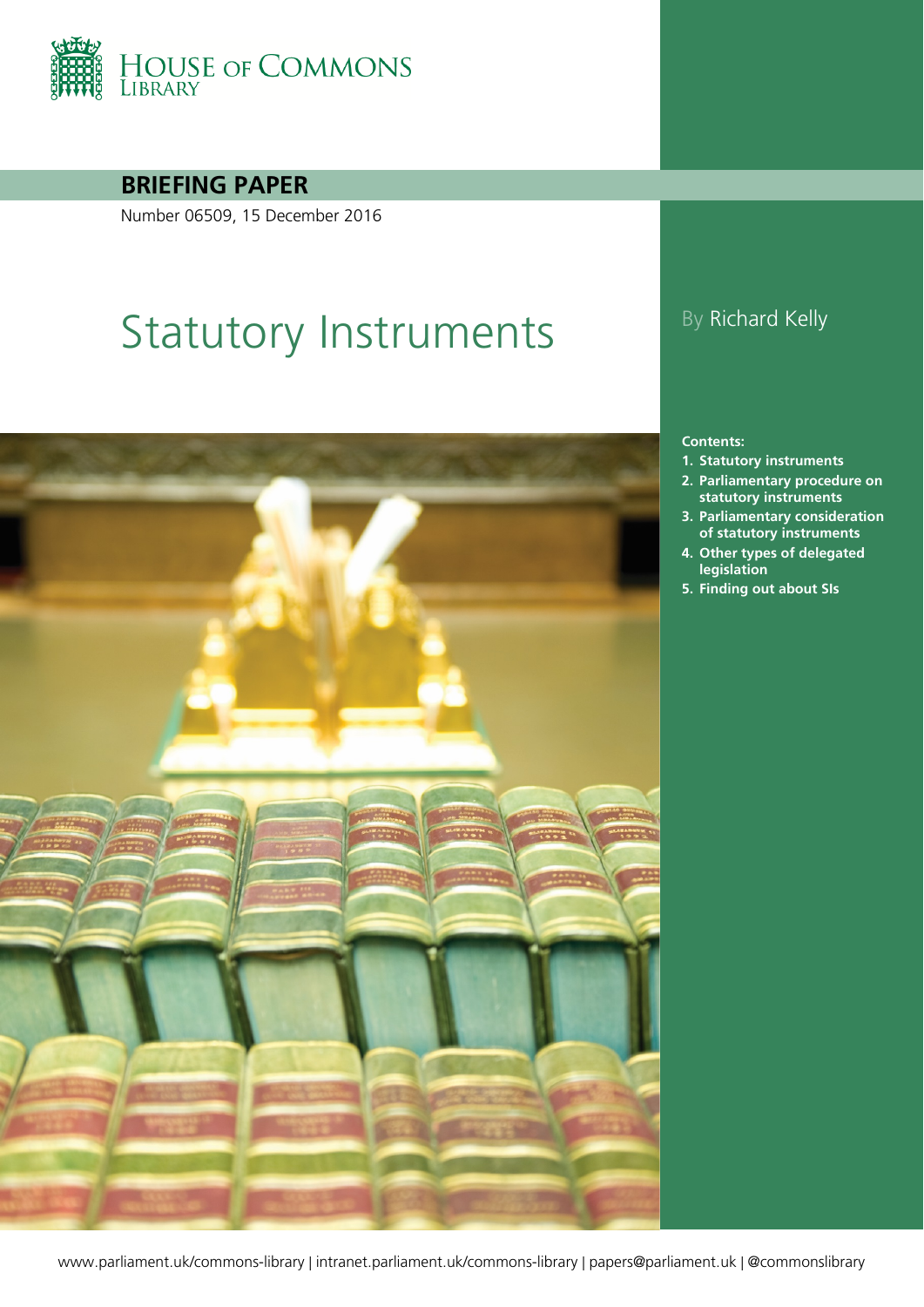# **Contents**

| <b>Summary</b>                                      |                                                                                                                                                                                                                                                                                                                                                                              | 3                                                                     |
|-----------------------------------------------------|------------------------------------------------------------------------------------------------------------------------------------------------------------------------------------------------------------------------------------------------------------------------------------------------------------------------------------------------------------------------------|-----------------------------------------------------------------------|
| 1.<br>1.1<br>1.2<br>1.3<br>1.4<br>1.5<br>1.6        | <b>Statutory instruments</b><br>What is a statutory instrument?<br>Forms<br>Numbering<br>Drafting<br>Preamble<br>Content<br><b>Explanatory Notes</b>                                                                                                                                                                                                                         | 4<br>$\overline{4}$<br>$\overline{4}$<br>5<br>$\frac{5}{5}$<br>6<br>6 |
| 2.<br>2.1<br>2.2<br>2.3<br>2.4                      | Parliamentary procedure on statutory instruments<br>Explanatory Memoranda<br>Negative Procedure<br>Affirmative Procedure<br>Determining which procedure is followed<br>Rejection of Statutory Instruments                                                                                                                                                                    | $\overline{\mathbf{z}}$<br>8<br>9<br>9<br>11<br>11                    |
| 3.<br>3.1<br>3.2<br>3.3<br>3.4<br>3.5               | Parliamentary consideration of statutory instruments<br>Joint Committee on Statutory Instruments<br>The Secondary Legislation Scrutiny Committee (House of Lords)<br>Debates on SIs in the House of Commons<br>Delegated Legislation Committees (House of Commons)<br>Motions relating to statutory instruments (House of Commons): England-only or<br>England and Wales SIs | 13<br>13<br>13<br>14<br>15<br>15                                      |
| 4.<br>4.1<br>4.2<br>4.3<br>4.4<br>4.5<br>4.6<br>4.7 | Other types of delegated legislation<br>Legislative Reform Orders<br>Debates on Legislative Reform Orders<br><b>Remedial Orders</b><br>Public Bodies Orders<br>Commencement regulations<br>Orders in Council<br>Orders of Council<br>Local SIs                                                                                                                               | 18<br>18<br>19<br>20<br>20<br>21<br>22<br>22<br>22                    |
| 5.<br>5.1<br>5.2                                    | <b>Finding out about SIs</b><br>Publication and Bibliographic Control<br>House of Commons statistics                                                                                                                                                                                                                                                                         | 23<br>23<br>23                                                        |
|                                                     | Appendix - Statutory instruments not approved or annulled<br>House of Commons<br>House of Lords                                                                                                                                                                                                                                                                              | 24<br>24<br>24                                                        |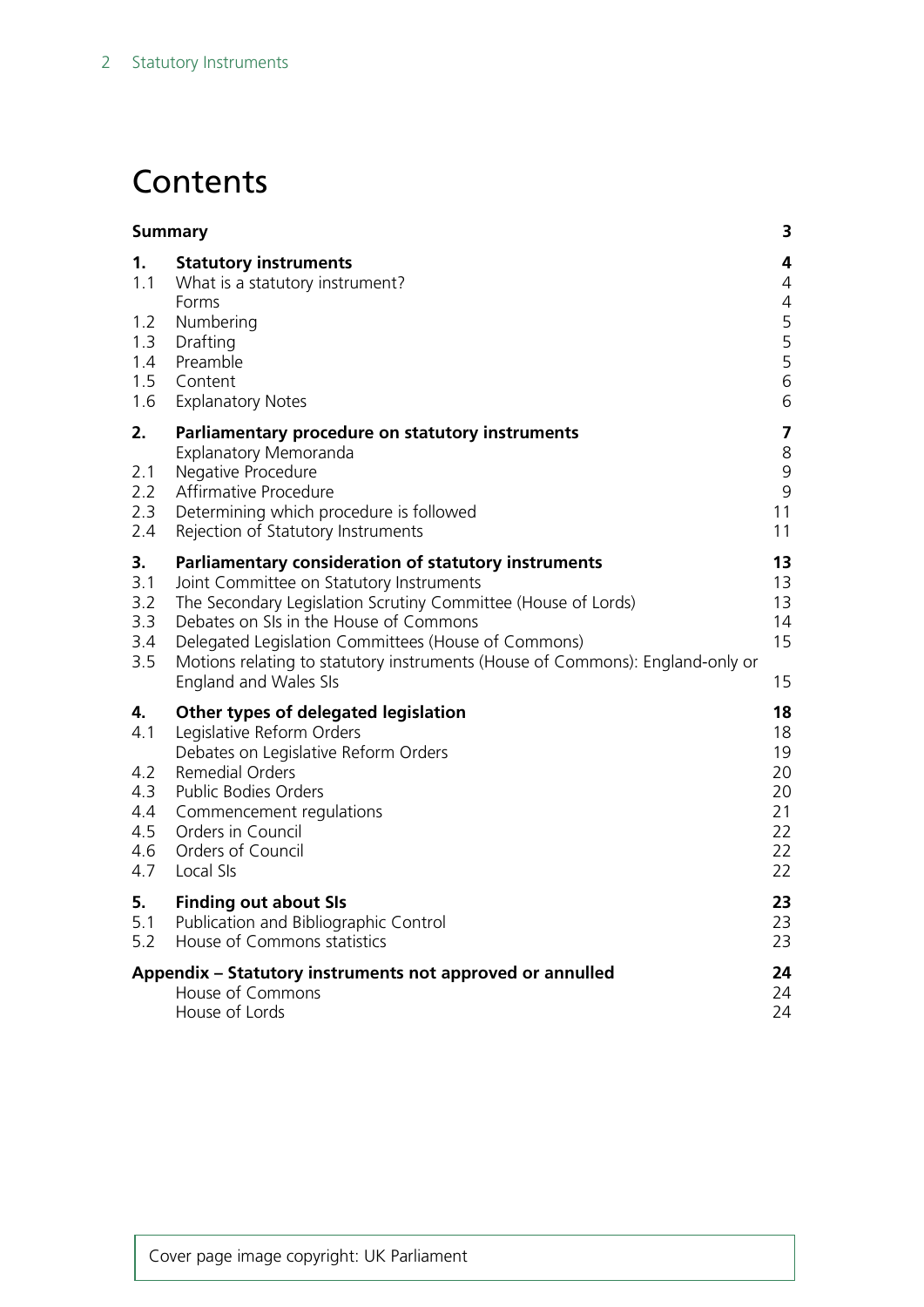# <span id="page-2-0"></span>Summary

This Briefing Paper looks at statutory instruments (SIs). In particular, it describes what they are and also the parliamentary procedures related to them.

Acts of Parliament (primary legislation) often confer powers on Ministers to make more detailed orders or regulations by means of statutory instruments (SIs), also known as secondary, subordinate or delegated legislation. They are as much a part of the law as an Act.

In the region of 3,500 SIs are made each year. Many SIs are not subject to any parliamentary procedure, and simply become law on the date stated. Whether they are subject to parliamentary procedure, and if so which one, is determined by the parent Act.

The majority of SIs subject to parliamentary control automatically come into force but Parliament has the power to annul them within a particular period after they are laid (the negative resolution procedure). A smaller number of SIs require the approval of Parliament before they can be made and brought into force (the affirmative resolution procedure).

On 22 October 2015, the House of Commons amended its Standing Orders to give MPs representing seats in England or England and Wales the power to veto Government legislation that affected only those parts of the country, and was the subject of devolved legislative competence. The House agreed that SIs which the Speaker certified affected only England or only England and Wales and were within devolved legislative competence would be subject to double majority voting, if the question on any motion relating to the instrument was the subject of a division. The Standing Orders state that a motion relating to a certified SI

… shall be agreed to only if, of those in the division-

(a) a majority of Members, and

(b) a majority of Members representing qualifying constituencies,

vote in support of the motion.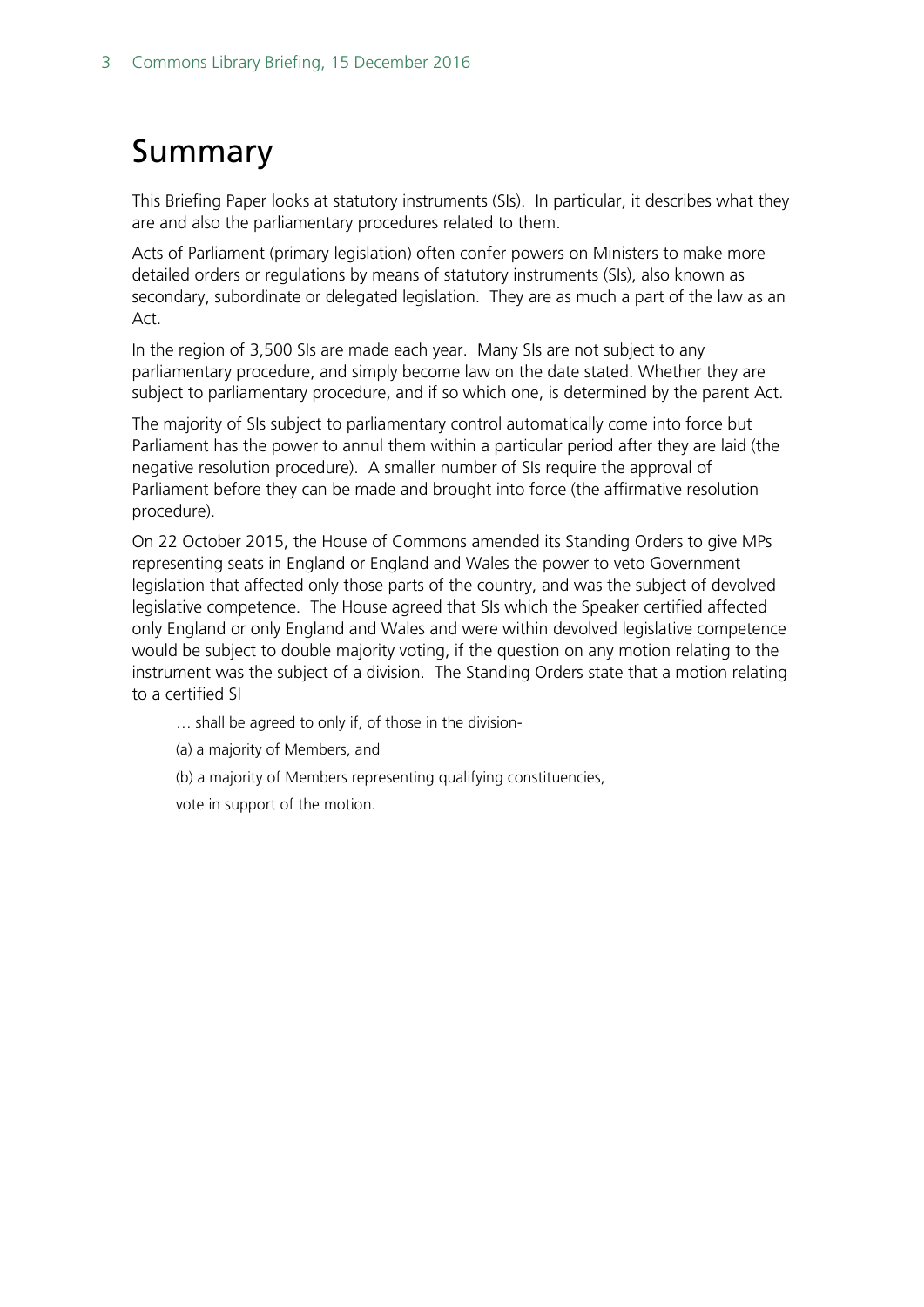# <span id="page-3-0"></span>1. Statutory instruments

## <span id="page-3-1"></span>1.1 What is a statutory instrument?

Major laws in the UK pass through Parliament in the form of bills. Once bills have progressed through all of their stages they become Acts of Parliament. Acts of Parliament often confer powers on Ministers to make more detailed orders, rules or regulations by means of statutory instruments. The scope of SIs varies greatly, from the technical (e.g. to set or vary the dates on which different provisions of an Act will come into force, to change the levels of fines or penalties for offences or to make consequential and transitional provisions) to the much widerranging, such as filling out the broad provisions in Acts. Often, Acts only contain a broad framework and SIs are used to provide the necessary detail that would be considered too complex to include in the body of an Act. In certain circumstances, secondary legislation can also be used to amend, update or enforce existing primary legislation.

Statutory instruments are just as much a part of the law of the land as an Act of Parliament. However, there is a difference: statutory instruments are subject to judicial review. The courts can question whether a Minister, when issuing an SI, is using a power he or she has actually been given by the parent Act; whether the purported exercise of the power is unreasonable, or insufficiently certain; or that there has been a procedural deficiency or irregularity.<sup>[1](#page-3-3)</sup>

#### <span id="page-3-2"></span>Forms

Statutory instruments are made in a variety of forms, described in Statutory Instrument Practice (in addition to orders, regulations and rules, there are also a few statutory instruments called 'schemes' and some other rarer designations):

#### Orders in Council

1.5.2 Some Orders in Council are primary legislation made under the prerogative … or made under s.85 of the Northern Ireland Act 1998 or paragraph 1(1) of the Schedule to the Northern Ireland Act 2000, but most are secondary legislation, being made under statutory powers. They are used for a wide variety of purposes, and particularly where an ordinary statutory instrument made by a Minister would be inappropriate, as in the case of an Order which transfers ministerial functions, or subdelegates power to a Minister to make subordinate legislation; or where the Order is in effect a constitutional document extending legislation to, say, the Channel Islands or the Isle of Man, or legislating for United Kingdom dependencies. They are prepared by the Department of the responsible Minister …. The making of the Order, when it is submitted to Her Majesty in Council is a formal step.

#### Orders of Council

<span id="page-3-3"></span>1.5.3 Orders of Council are made by the Privy Council in exercise of powers conferred on them alone. …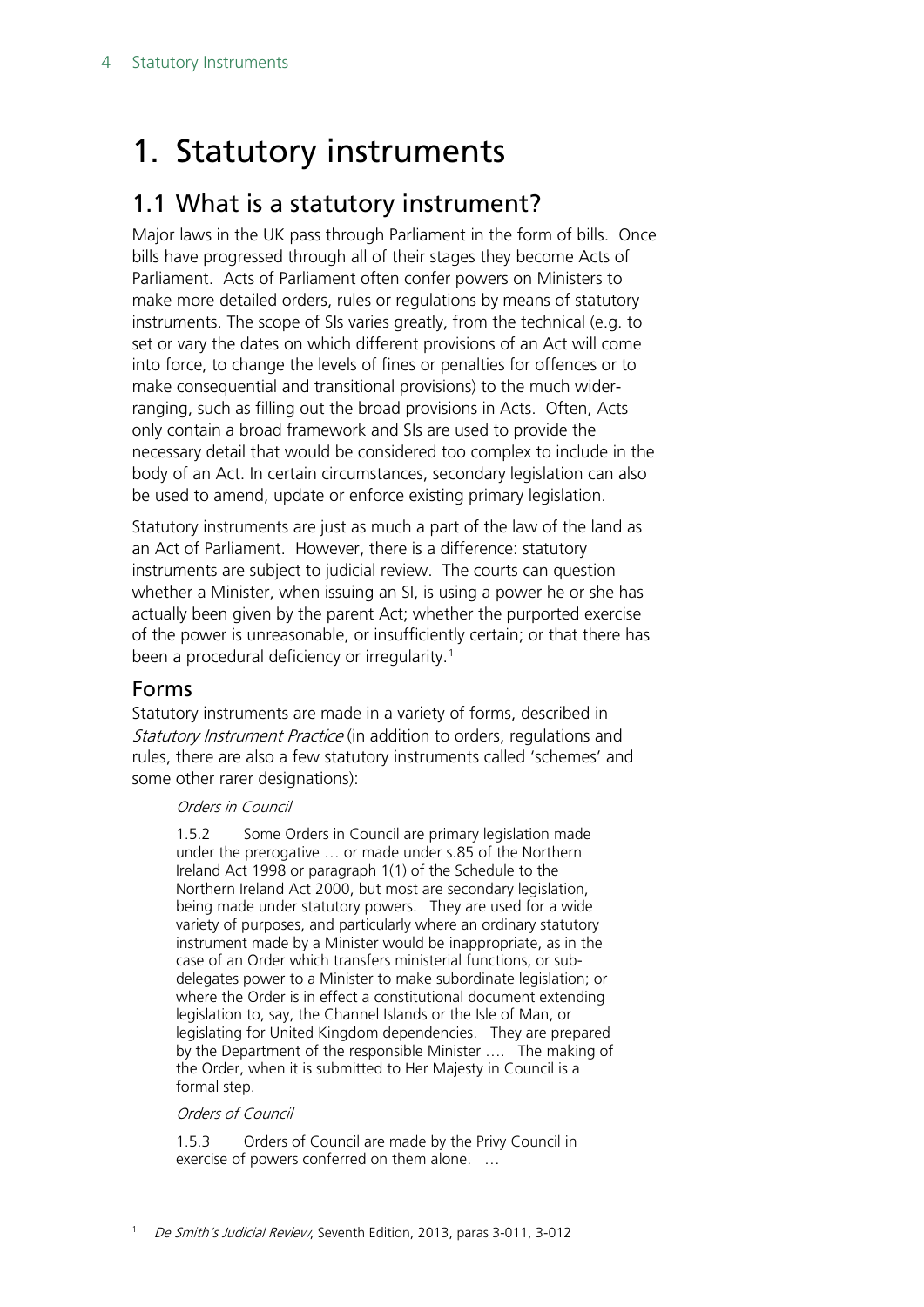#### Regulations, rules and orders

1.5.4 In 1932 the use of the terms 'regulation', 'rule' and 'order' was the subject of a recommendation in the Report of the Committee on Ministers' Powers (Cmd 4060, page 64) – 'the Donoughmore Committee' – as follows:

The expressions 'regulation' 'rule' and 'order' should not be used indiscriminately in statutes to describe the instruments by which law-making power conferred on Ministers by Parliament is exercised. The expression 'regulation' should be used to describe the instrument by which the power to make substantive law is exercised, and the expression 'rule' to describe the instrument by which the power to make law about procedure is exercised. The expression 'order' should be used to describe the instrument of the exercise of (A) executive power, (B) the power to take judicial and quasi-judicial decisions.[2](#page-4-3)

On 20 March 2014, in a written statement, the Leader of the House, Andrew Lansley, announced that the Office of Parliamentary Counsel had published new guidance recommending that "powers to make delegated legislation conferred by Government Bills should generally take the form of regulation-making powers and not order-making powers". Mr Lansley noted that one area where the new practice would be "particularly noticeable" would be that bills would provide for commencement regulations rather than commencement orders.[3](#page-4-4)

## <span id="page-4-0"></span>1.2 Numbering

Each is given a number in the SI series, which runs from number 1 each calendar year, and is quoted in the form: SI 2005/1234. There are about 3,500 SIs each year, varying in size from a single sheet to several hundreds of pages. SIs that require the approval of both Houses of Parliament before they can be made are published in draft form. These cannot be made and do not have a number until this approval is given (see below, 'Affirmative Procedure', sections 2 and 2.2). Similarly, a few instruments subject to negative procedure are required to be published in draft form and are made later (see below, 'Parliamentary Procedure', sections 2 and 2.1).

## <span id="page-4-1"></span>1.3 Drafting

Statutory instruments are usually drafted by the legal office of the Government Department concerned, often following consultations with interested bodies and parties whilst the SI is in draft. They are then "made" in the name of the person (usually a Secretary of State or Minister) authorised by the parent Act.

## <span id="page-4-2"></span>1.4 Preamble

Each Order has a preamble stating the authority (usually primary legislation) for its production. For example the *Community Infrastructure* Levy (Amendment) Regulations 2012 states:

<span id="page-4-3"></span><sup>&</sup>lt;sup>2</sup> Office of Public Sector Information, Statutory Instrument Practice, 4th edition, November 2006, paras 1.52-1.54

<span id="page-4-4"></span><sup>&</sup>lt;sup>3</sup> See, for example, *Childcare Payments Act 2014* (chapter 28), [section 75](http://www.legislation.gov.uk/ukpga/2014/28/section/75/enacted)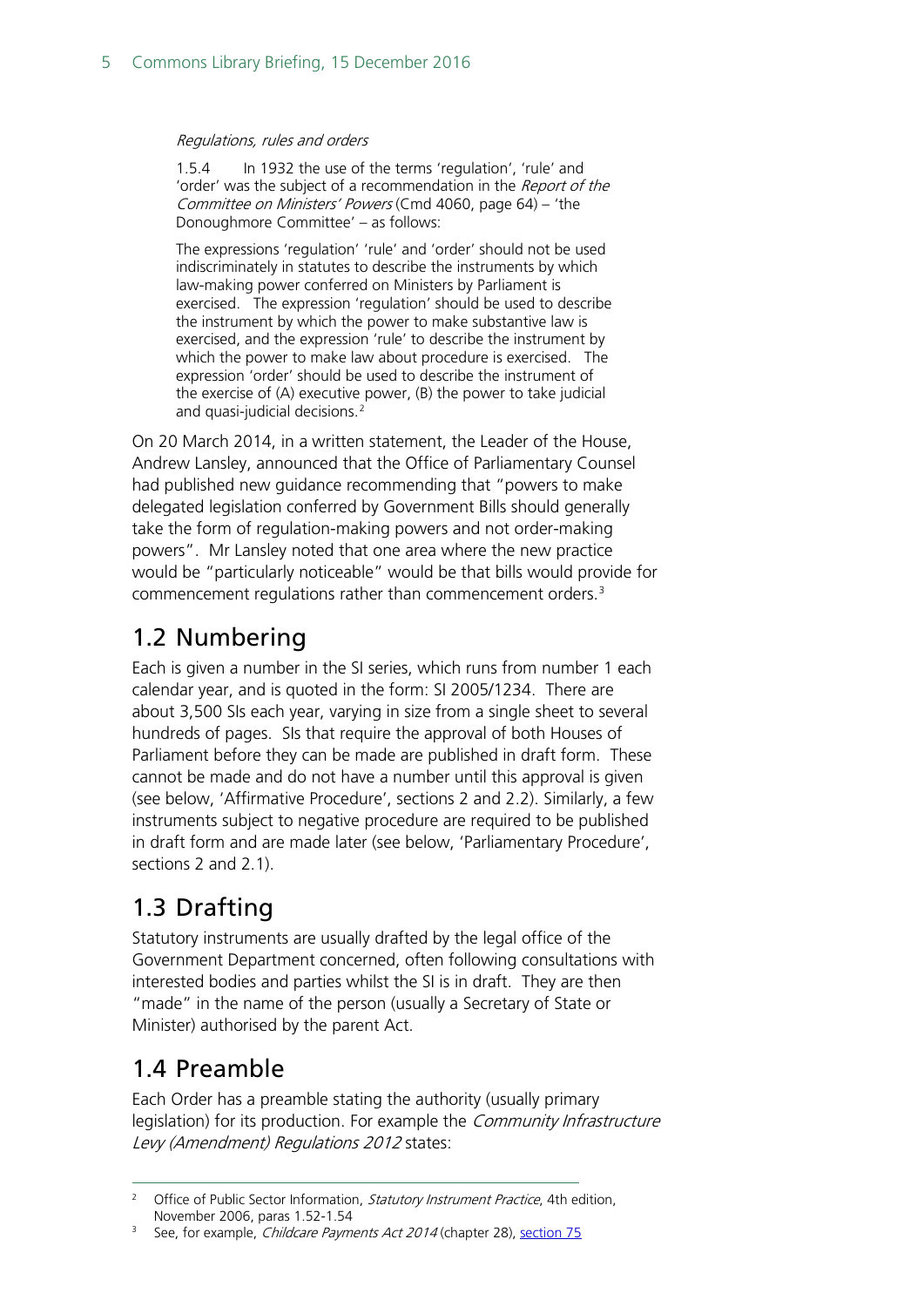… the Secretary of State, in exercise of the powers conferred by sections 205(1) and (2), 209(5), 211(5) and (6), 214(2), 216(1), (4)(a) and (7)(d) and (f), 217(1) to (3) and (5), 220(1), (2)(a), (d), (e) and (j) and (3) and 222(1) of the Planning Act 2008, and with the consent of the Treasury, makes the following Regulations

## <span id="page-5-0"></span>1.5 Content

The provisions of the SI then follow in numbered articles, regulations or rules (in the case of Orders, Regulations and Rules, respectively). The provisions begin with a citation clause, which enacts the title, and in most there is a commencement clause to bring the instrument into effect.

Like Acts of Parliament, some SIs apply to the whole of the UK, some to the individual countries only. (See section 4.5 for information on the implications for the House of Commons when considering motions relating to instruments applying to different parts of the UK.)

## <span id="page-5-1"></span>1.6 Explanatory Notes

All general (i.e. not local (see section 5.7 for further information about local SIs)) statutory instruments have an **explanatory note**, which explains their scope and purpose. The explanatory note has no legal force; an SI's legitimacy rests on what is stated in the originating Act of Parliament where the power to make secondary legislation is granted (the citation clause).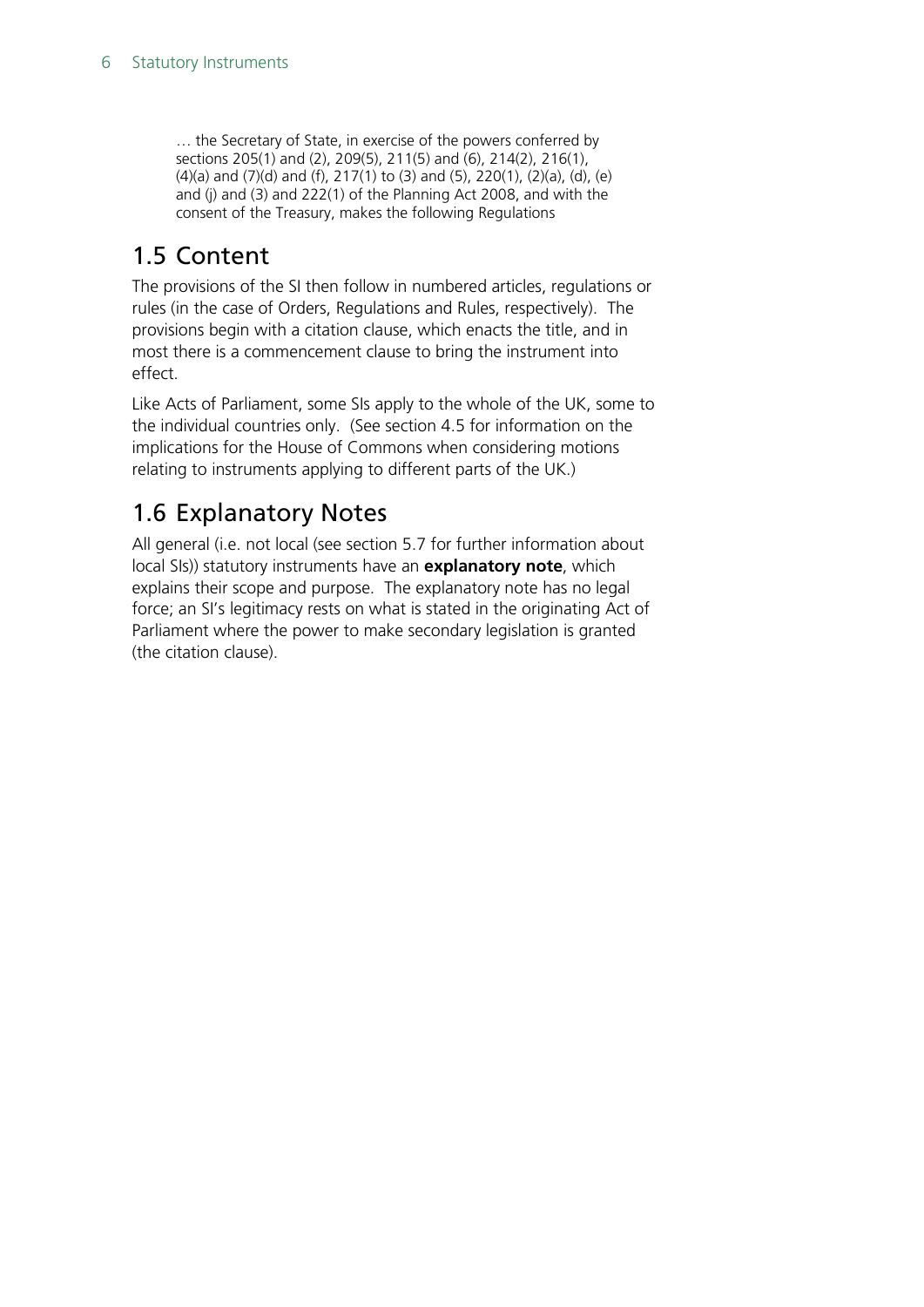# <span id="page-6-0"></span>2. Parliamentary procedure on statutory instruments

Whether an instrument is subject to parliamentary procedure is determined by the parent Act. Some SIs are not laid before Parliament and as such are not subject to any parliamentary procedure (other than scrutiny by the Joint Committee on Statutory Instruments) and simply become law on the date stated in them. Such instruments are, in general, not contentious. Commencement Regulations (see below) generally fall into this category, as do Orders of Council.

#### **Box 1: Frequently used terms**

**Made** - a statutory instrument is 'made' when signed by the Minister (or person with authority under the Act).

**Laid** - the procedure that constitutes the laying of a statutory instrument is set out in House of Commons Standing Order No 159. For an SI to be laid before the House of Commons a copy of the Instrument must be 'laid on the table of the House'; this actually means delivering two copies of the instrument to the Journal Office. Most SIs are laid in both Houses and a similar procedure applies in the House of Lords.

**Coming into force** – when the provisions in the statutory instrument take effect.

**Henry VIII powers** – delegated powers that enable ministers to amend primary legislation via secondary legislation.<sup>[4](#page-6-1)</sup>

Many SIs are subject to parliamentary control; the type of parliamentary control will be prescribed in the parent Act (and, in the case of negative procedure, further details are laid down in the Statutory Instruments Act 1946). An instrument is laid before Parliament (or the Commons only, in the case of certain instruments dealing with financial matters), either in draft form or after the instrument has been made. Most SIs fall into one of the classes shown below:

#### **Instruments subject to negative resolution procedure Such instruments become law unless there is an objection from the House**

- $(i)$  The instrument is laid in draft and cannot be made if the draft is disapproved within 40 days (draft instruments subject to the negative resolution are few and far between).
- (ii) The instrument is laid after making, subject to annulment if a motion to annul (known as a 'prayer') is passed within 40 days.

<span id="page-6-1"></span>The Delegated Powers and Regulatory Reform Committee has asked the Government to identify Henry VIII powers in explanatory memorandums the Government produces for the committee's consideration of the delegated powers in bills (see Delegated Powers and Regulatory Reform Committee, Guidance for [Departments on the role and requirements of the Committee](http://www.parliament.uk/documents/DPRR/2014-15/Guidance%20for%20Departments/Guidance-for-Departments.pdf), July 2014, paras 35 and 37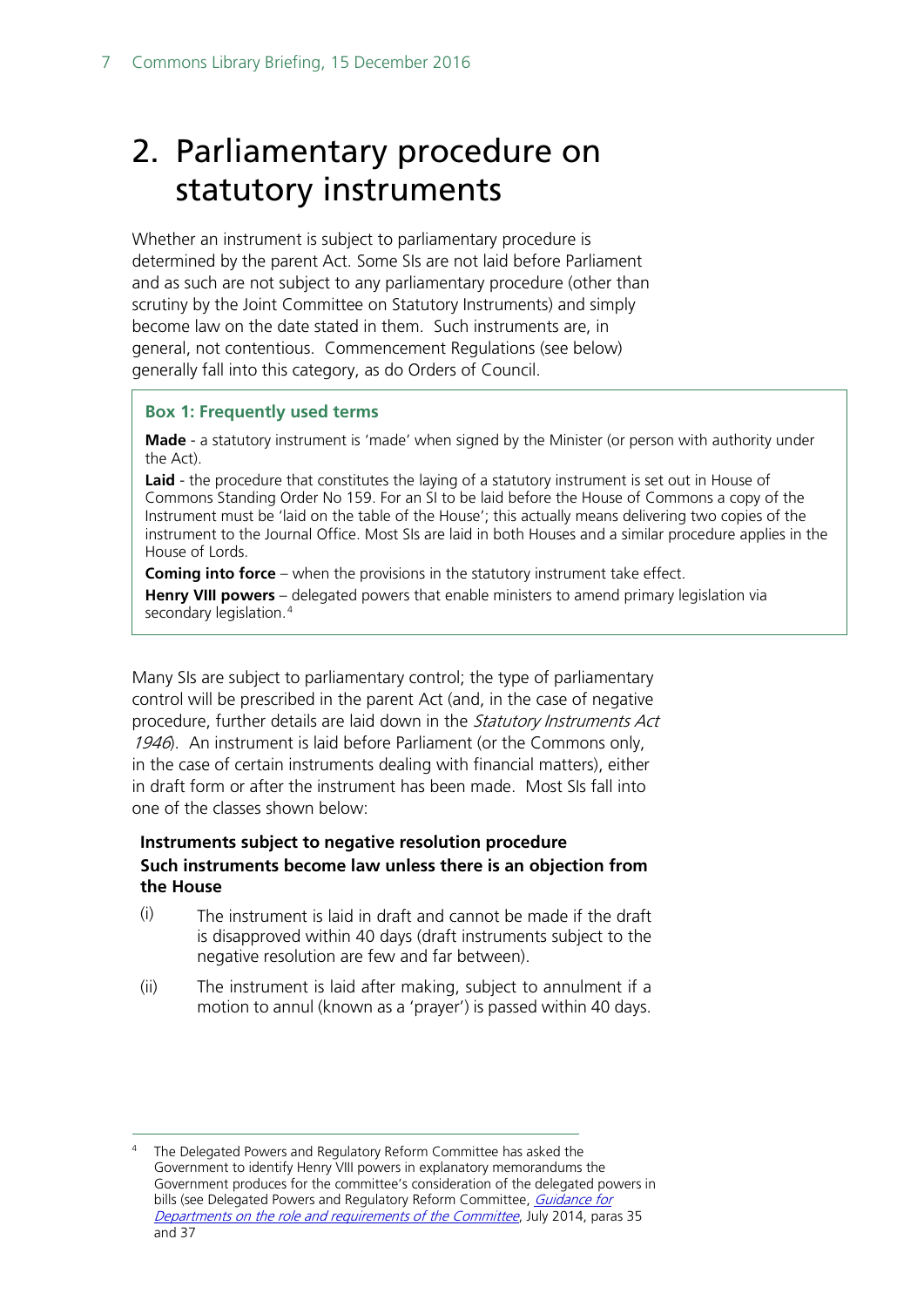#### **Instruments subject to affirmative resolution procedure These instruments cannot become law unless they are approved by both Houses**.

- (i) The instrument is laid in draft but cannot be made unless the draft is approved by both Houses (the Commons alone for financial SIs).
- (ii) The instrument is laid after making but cannot come into force unless and until it is approved.
- (iii) The instrument is laid after making and will come into effect immediately but cannot remain in force unless approved within a statutory period (usually 28 or 40 days).

#### **Other Procedures**

- (i) The instrument is required to be laid before Parliament after being made but does not require parliamentary scrutiny.
- (ii) The instrument is not required to be laid (and is therefore not subject to parliamentary procedure).<sup>[5](#page-7-1)</sup>

There are also some order-making powers which are, in the parent Act, made subject to 'special parliamentary procedure'.<sup>[6](#page-7-2)</sup> Not all of these are classified as statutory instruments.

It is important to note that SIs cannot, except in extremely rare instances where the parent Act provides otherwise (such as the *Census Act 1920*), be amended or adapted by either House. Each House simply expresses its wish for them to be annulled or approved, as the case may be. The Civil Contingencies Act 2004 also provides for emergency regulations to be amended by Parliament, but these regulations are not statutory instruments.

#### <span id="page-7-0"></span>Explanatory Memoranda

All statutory instruments that are subject to parliamentary procedure must now be accompanied by an **explanatory memorandum** (EM). This is a short document which explains in plain English what the SI does and why. Where an SI is linked to other SIs or fulfils the requirements of an Act the EM should set this out. The EM is made freely available to the public on the **legislation.gov.uk** website (via the "More Resources" tab).

The EM should also include consideration of the costs of the measure and the outcome of the public consultation exercise, although to do this it may simply refer to an **Impact Assessment** (IA) which should also be available to the public. For SIs that implement European legislation a **Transposition Note** may be available, setting out which piece of UK legislation implements each of the provisions of the Directive.

<span id="page-7-1"></span><sup>&</sup>lt;sup>5</sup> Office of Public Sector Information, **[Statutory Instrument Practice](http://www.opsi.gov.uk/si/si-practice.doc)**, 4th edition, November 2006, p9 – Table B and para 1.6.3

<span id="page-7-2"></span><sup>&</sup>lt;sup>6</sup> See the *[Special Procedure Orders](http://www.parliament.uk/business/bills-and-legislation/secondary-legislation/special-procedure-orders/)* page on the parliamentary website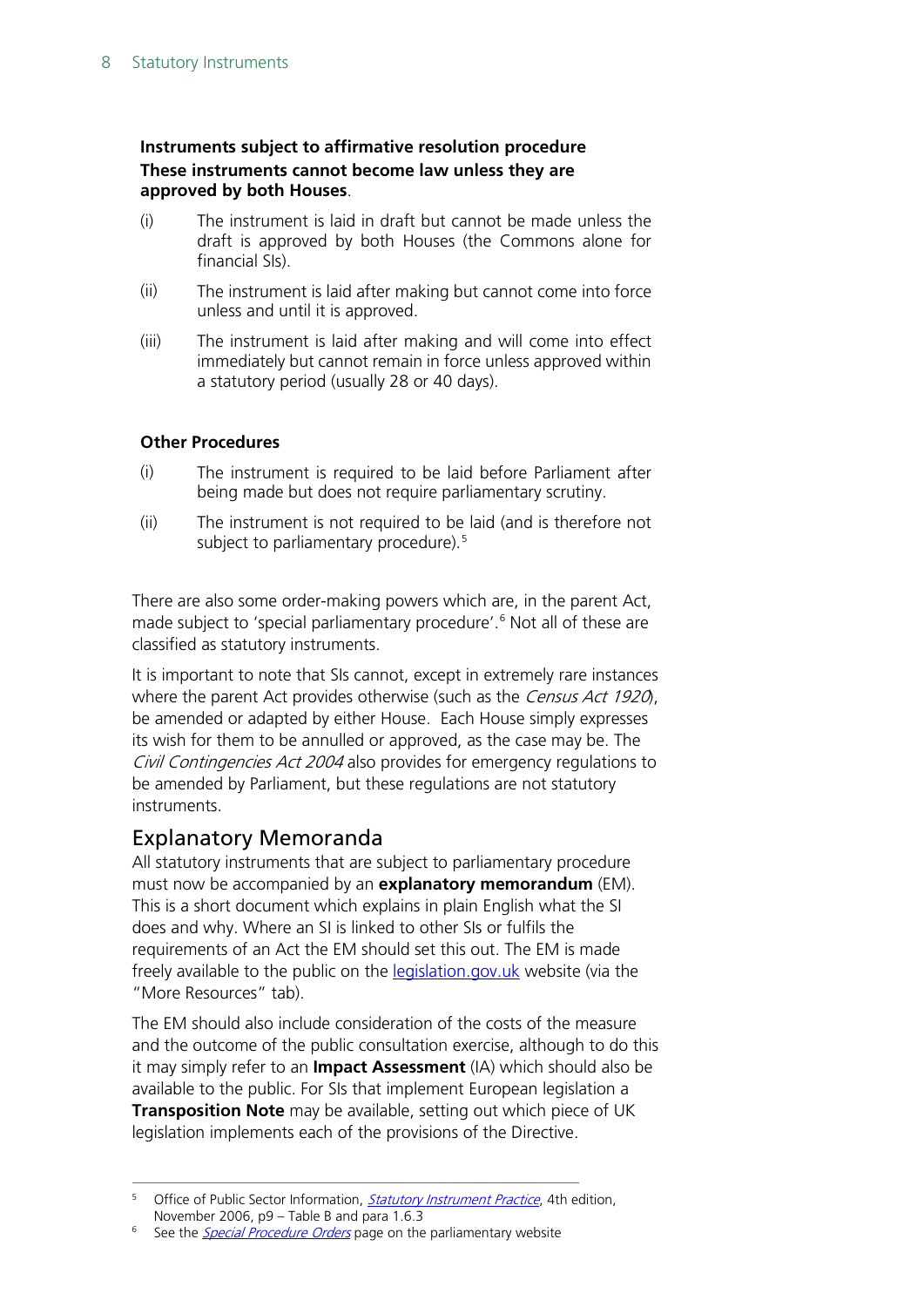## <span id="page-8-0"></span>2.1 Negative Procedure

Some SIs become law on the date stated on them but will be annulled if either House (or the Commons only, in the case of instruments dealing with financial matters) passes a motion calling for their annulment within a certain time. This time period is usually 40 days *including* the day on which it was laid. No account is taken of any time during which Parliament is dissolved or prorogued, or during which both Houses are adjourned for more than four days. A motion calling for annulment is known as a *prayer*, couched in such terms as:

That an humble address be presented to Her Majesty praying that the Asylum Seekers (Interim Provisions) Regulations 1999 ... be annulled.

In the House of Commons any Member may put down a motion to annul an SI subject to the negative procedure. In practice such motions are now generally put down as Early Day Motions (EDMs), which are motions for which no time for debate has been fixed and, in the vast majority of cases, for which no time is likely to be available. If a motion is put down by the Official Opposition, the SI mentioned in the motion is usually debated, although there is no absolute certainty of this. An annulment motion put down by a backbencher is unlikely to lead to a debate, unless there is a large number of signatories to the EDM. $<sup>7</sup>$  $<sup>7</sup>$  $<sup>7</sup>$  In</sup> the House of Lords prayers can be tabled by an individual Member and are usually debated, although rarely put to the vote.<sup>[8](#page-8-3)</sup> A motion to annul was successful on 22 February 2000, when the House of Lords rejected the *Greater London Authority Elections Rules* (SI 2000/208). The House of Commons last annulled a statutory instrument on 24 October 1979 (the Paraffin (Maximum Retail Prices) (Revocation) Order 1979 (S.I. 1979/797)). Further information about the rejection of SIs can be found in section 3.4, and in the Appendix.

## <span id="page-8-1"></span>2.2 Affirmative Procedure

Statutory instruments subject to the affirmative procedure are less common than those subject to the negative procedure.<sup>[9](#page-8-4)</sup> The affirmative procedure provides more stringent parliamentary control, since the instrument must receive Parliament's approval before it can come into force or to remain in force.

Most SIs subject to the affirmative procedure are laid in the form of a draft instrument, which is later made and added to the numerical run of SIs when it has been approved by both Houses. Such orders cannot be

<span id="page-8-2"></span> <sup>7</sup> For information on the number of prayers tabled in recent sessions, please see House of Commons Library Briefing Paper, Prayers against Statutory Instruments in [the House of Commons since 1997](https://researchbriefings.parliament.uk/ResearchBriefing/Summary/SN02569), SN02569, 5 December 2016

<span id="page-8-3"></span><sup>8</sup> In a 2009 report, the Merits of Statutory Instruments Committee stated that: "The Government Chief Whip endeavours to find time for any Member who tables a prayer in the "Motions relating to delegated legislation" section of the House of Lords Business document and contacts his office with fair notice before the expiry of the 40-day period". [Merits of Statutory Instruments Committee, *[Fourteenth Report](http://www.publications.parliament.uk/pa/ld200809/ldselect/ldmerit/80/80.pdf)*, 30 April 2009, HL

<sup>80 2008-09,</sup> Appendix 2]

<span id="page-8-4"></span><sup>9</sup> Approximately ten per cent of instruments subject to Parliamentary procedure are subject to the affirmative procedure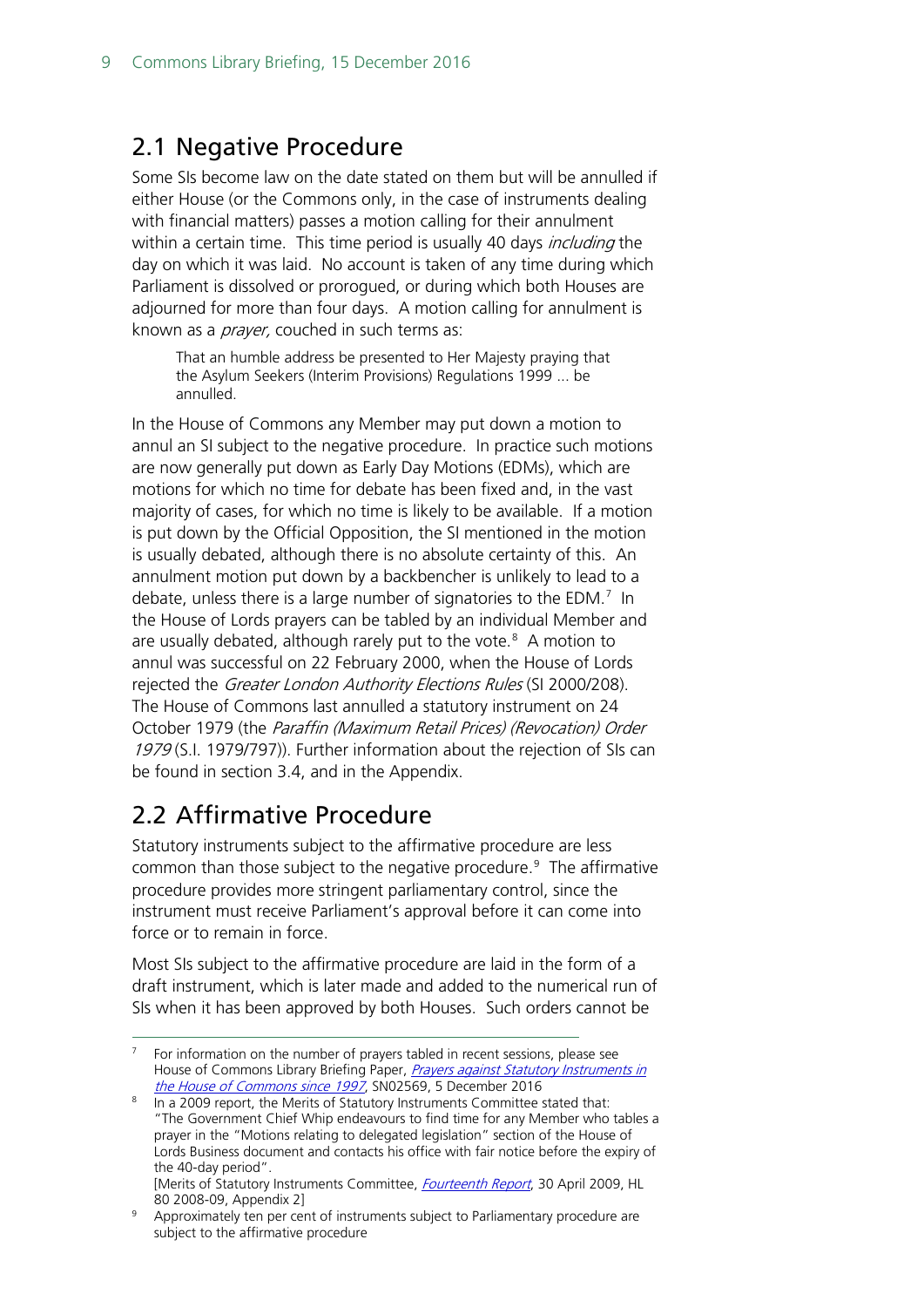**made** unless the draft order is approved by Parliament. To do this, a motion approving it has to be passed by both Houses (or by the Commons alone if it deals with financial matters). The responsibility lies with the minister, having laid the instrument, to move the motion for approval.

Some instruments are **laid** after making and will come into effect immediately but require subsequent approval within a statutory period, usually 28 days (or occasionally 40 days) to remain in force. This again excludes periods when Parliament is dissolved, prorogued or when both Houses are (or, rarely, either House or the House of Commons only, is) adjourned for more than four days. Again, the motion is generally prepared by the relevant minister, who is also responsible for ensuring that the motion is discussed and approved within the necessary time limit.

In the House of Commons, the last time a draft Statutory Instrument subject to affirmative procedure was not approved was in July 1978 when the draft *Dock Labour Scheme 1978* was defeated by 301 votes to 291.[10](#page-9-0)

The House of Lords has rarely refused to approve draft SIs but in October 2015, its decision to decline to consider the Tax Credits (Income Thresholds and Determination of Rates) (Amendment) Regulations 2015 prompted the Government to ask Lord Strathclyde to examine "how to protect the ability of elected governments to secure their business" and "how to secure the decisive role for the elected Commons in relation to its primacy on financial matters and secondary legislation".<sup>[11](#page-9-1)</sup> Lord Strathclyde's report, Secondary legislation and the primacy of the House of Commons, was published on 17 December 2015. He identified three approaches to provide the House of Commons with a decisive role on SIs:

- Remove the House of Lords from SI procedure altogether;
- Retain the present role of the House of Lords and "revert to a position where the veto is left unused"; or
- Create a new statutory procedure "allowing the Lords to invite the Commons to think again when a disagreement exists and insist on its primacy".

Lord Strathclyde recommended the third option.<sup>[12](#page-9-2)</sup>

In reports, following inquiries on the conclusions of Lord Strathclyde's review, the Constitution Committee, the Delegated Powers and Regulatory Reform Committee, the Secondary Legislation Scrutiny Committee and the Public Administration and Constitutional Affairs Committee all concluded that the review and the decisions of the House

 <sup>10</sup> HC Deb 24 July 1978 cc1289-1325

<span id="page-9-1"></span><span id="page-9-0"></span><sup>11</sup> [HLWS285](http://www.parliament.uk/business/publications/written-questions-answers-statements/written-statement/Lords/2015-11-04/HLWS285/)

<span id="page-9-2"></span><sup>&</sup>lt;sup>12</sup> Strathclyde Review: Secondary legislation and the primacy of the House of [Commons](https://www.gov.uk/government/uploads/system/uploads/attachment_data/file/486790/53088_Cm_9177_Web_Accessible.pdf), Cm 9177, December 2015, Summary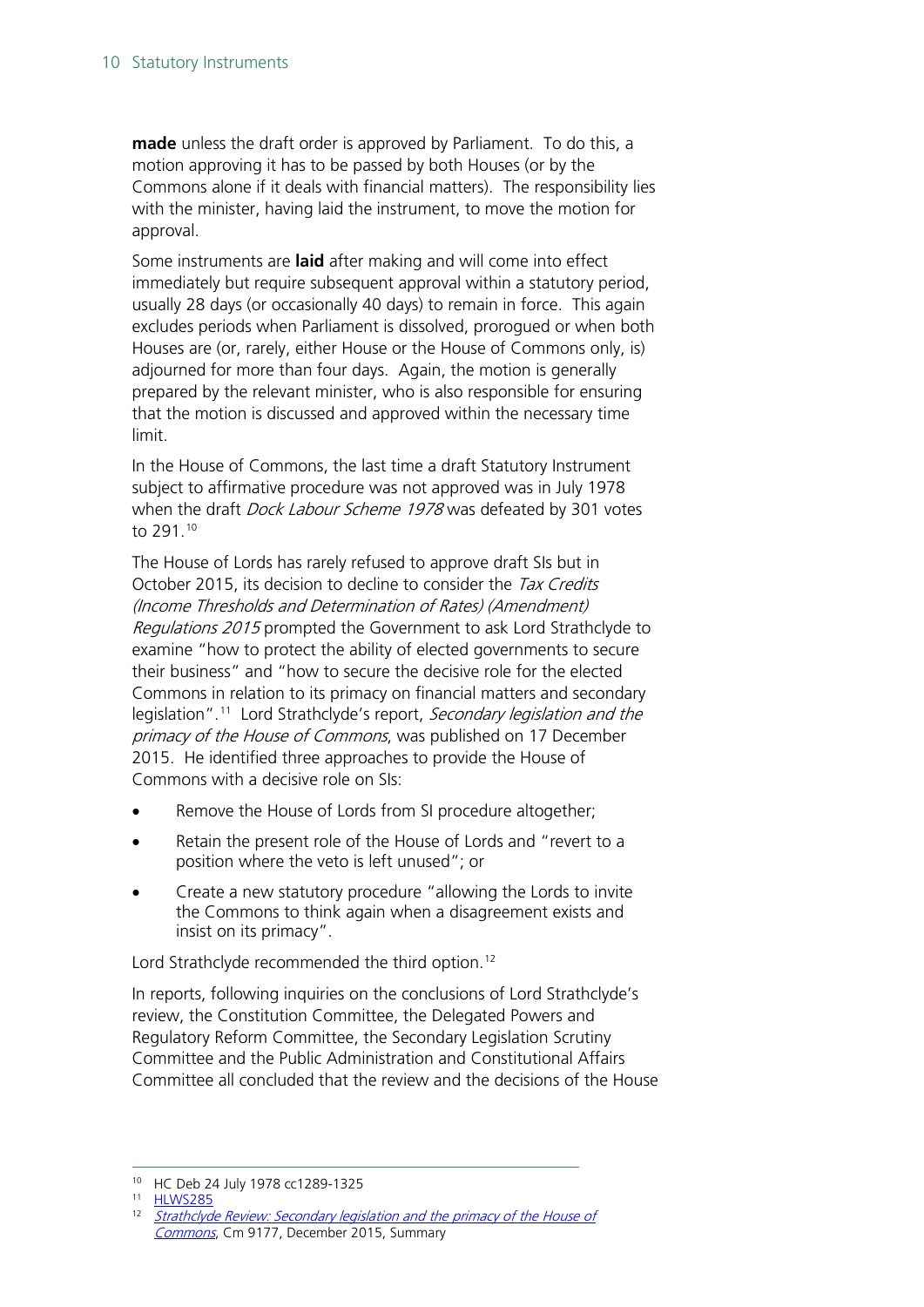of Lords that prompted it were not sufficient to change the way in which Parliament scrutinised secondary legislation.<sup>[13](#page-10-2)</sup>

The Government responded to Lord Strathclyde's report on 1 December 2016. Like Lord Strathclyde, the Government considered that the first two options should not be pursued. It said that it had decided not to introduce primary legislation to implement Lord Strathclyde's recommendation "in this parliamentary session".[14](#page-10-3)

## <span id="page-10-0"></span>2.3 Determining which procedure is followed

The parent Act (sometimes referred to as enabling Act) indicates which of the above procedures will apply to an SI. Box 2, below, gives examples of the forms of words in the parent Act that indicate whether an SI is subject to the affirmative or negative procedure.

#### **Box 2: Affirmative or negative procedure**

#### **Wording in legislation Procedure 2018**

(1) A statutory instrument containing an Order in Council, order or regulations under this Act is subject to annulment in pursuance of a resolution of either House of Parliament.

(3) No order, regulations or recommendation to make an Order in Council, within subsection (2)(a) or (b), may be made unless a draft of the order, regulations or Order in Council has been laid before, and approved by a resolution of, each House of Parliament.

Negative resolution procedure applies

In these cases, the affirmative resolution procedure applies

An appendix to the *Votes and Proceedings* of the House of Commons records the day on which an Instrument is laid and the procedure that will apply. There is also a weekly list on the Parliamentary website of instruments awaiting approval and those for which the praying time has not expired.[15](#page-10-4)

## <span id="page-10-1"></span>2.4 Rejection of Statutory Instruments

The Joint Committee on Conventions produced a report, in October 2006, in which it discussed the extent to which both Houses can reject an instrument:

The Parliament Acts do not apply to delegated legislation. So delegated legislation rejected by the Lords cannot have effect even if the Commons have approved it.

<span id="page-10-2"></span><sup>&</sup>lt;sup>13</sup> Constitution Committee, *Delegated Legislation and parliament: A response to the* [Strathclyde Review](http://www.publications.parliament.uk/pa/ld201516/ldselect/ldconst/116/116.pdf), 23 March 2016, HL Paper 116 2015-16; Delegated Powers and Regulatory Reform Committee, [Special Report: Response to the Strathclyde Review](http://www.publications.parliament.uk/pa/ld201516/ldselect/lddelreg/119/119.pdf), 23 March 2016, HL Paper 119 2015-16; Secondary Legislation Scrutiny Committee, [Response to the Strathclyde Review: Effective scrutiny of secondary legislation](http://www.publications.parliament.uk/pa/ld201516/ldselect/ldsecleg/128/128.pdf), 14 April 2016, HL Paper 128 2015-16; and Public Administration and Constitutional Affairs Committee, *The Strathclyde Review: Statutory Instruments and the power of* [the House of Lords](http://www.publications.parliament.uk/pa/cm201516/cmselect/cmpubadm/752/752.pdf), 12 May 2016, HC 752 2015-16

<span id="page-10-3"></span><sup>&</sup>lt;sup>14</sup> Leader of the House of Commons, *Government Response to the Strathclyde Review:* Secondary legislation and the primacy of the House of Commons and the related [Select Committee Reports](http://qna.files.parliament.uk/ws-attachments/649307/original/Strathclyde%20response.pdf)</u>, Cm 9363, December 2016

<span id="page-10-4"></span><sup>&</sup>lt;sup>15</sup> Houses of Parliament, **[Statutory Instruments &c](http://www.publications.parliament.uk/pa/cm/cmsilist/cmsilist.htm)** [weekly list]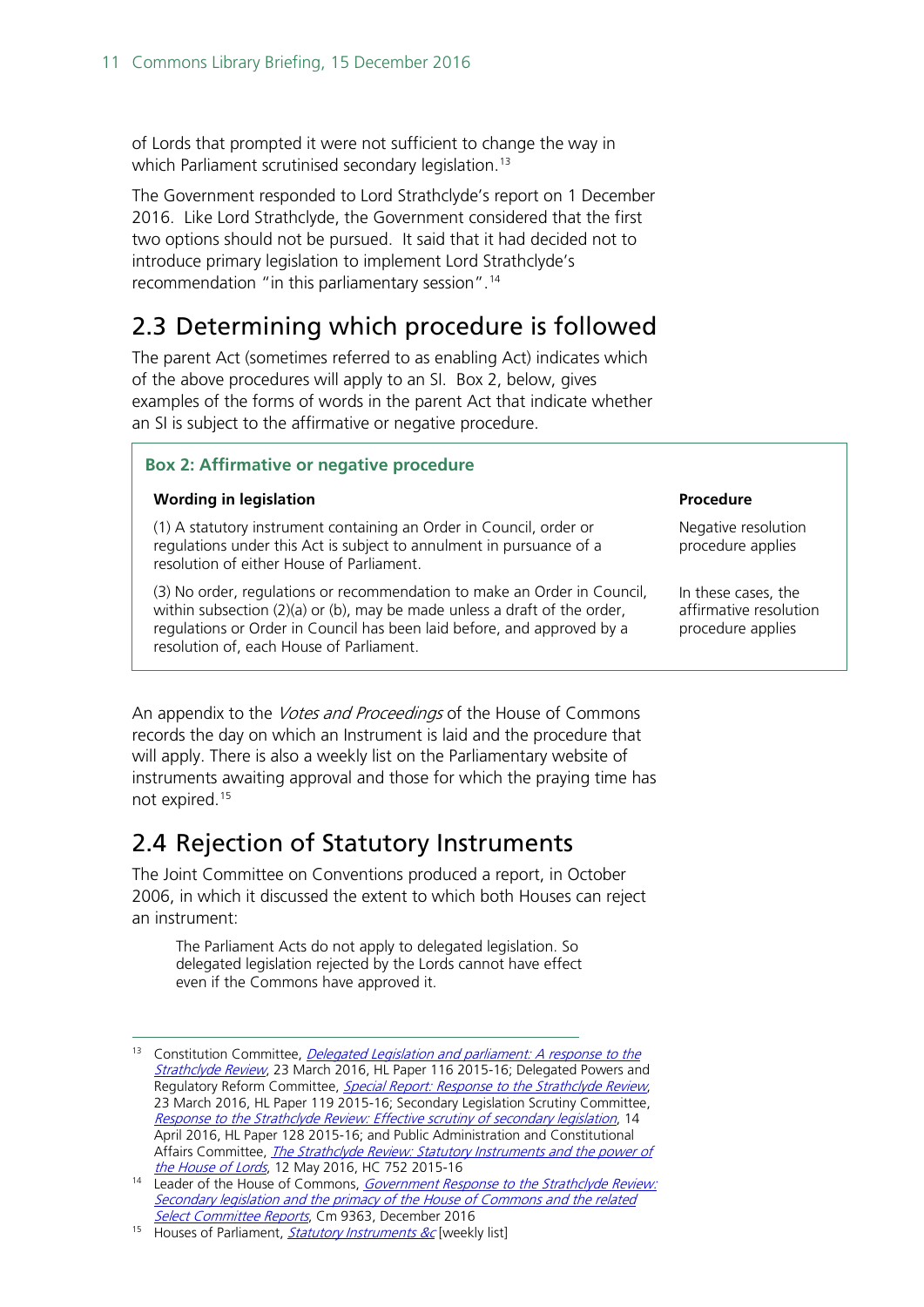The report included details of the evidence that was submitted and noted that the Clerk of Parliaments had stated that "There is no generally accepted convention restricting the powers of the Lords on secondary legislation". The report also contained a paragraph in which the Clerk explained what happened when an instrument was defeated:

If it is affirmative, it may be re-laid, though it must be slightly different. If it is negative, it may be re-laid with a new title. If the Lords reject it again (which has never happened), the Government could in the last resort embody it in a Bill.

The Committee concluded that:

On the basis of the evidence, we conclude that the House of Lords should not regularly reject Statutory Instruments but that in exceptional circumstances it may be appropriate for it to do so. This is consistent with past practice and represents a convention recognised by the opposition parties.

And it went on to say:

In the absence of a power to amend SIs, the most constructive way for the Lords, as the revising chamber, to reject an SI is by motion (or amendment) incorporating a reason, making it clear both before and after the debate what the issue is.<sup>[16](#page-11-0)</sup>

The appendix of this paper includes details of the most recent occasions on which the House of Commons has annulled and not approved SIs; and reports the occasions since World War II that the House of Lords has not approved affirmative SIs and the one occasion on which it voted to annul a negative SI.

<span id="page-11-0"></span> $16$  Joint Committee on Conventions, Conventions on the relationship between the two Houses of Parliament, 31 October 2006, HC1212/HL 265, 2005-06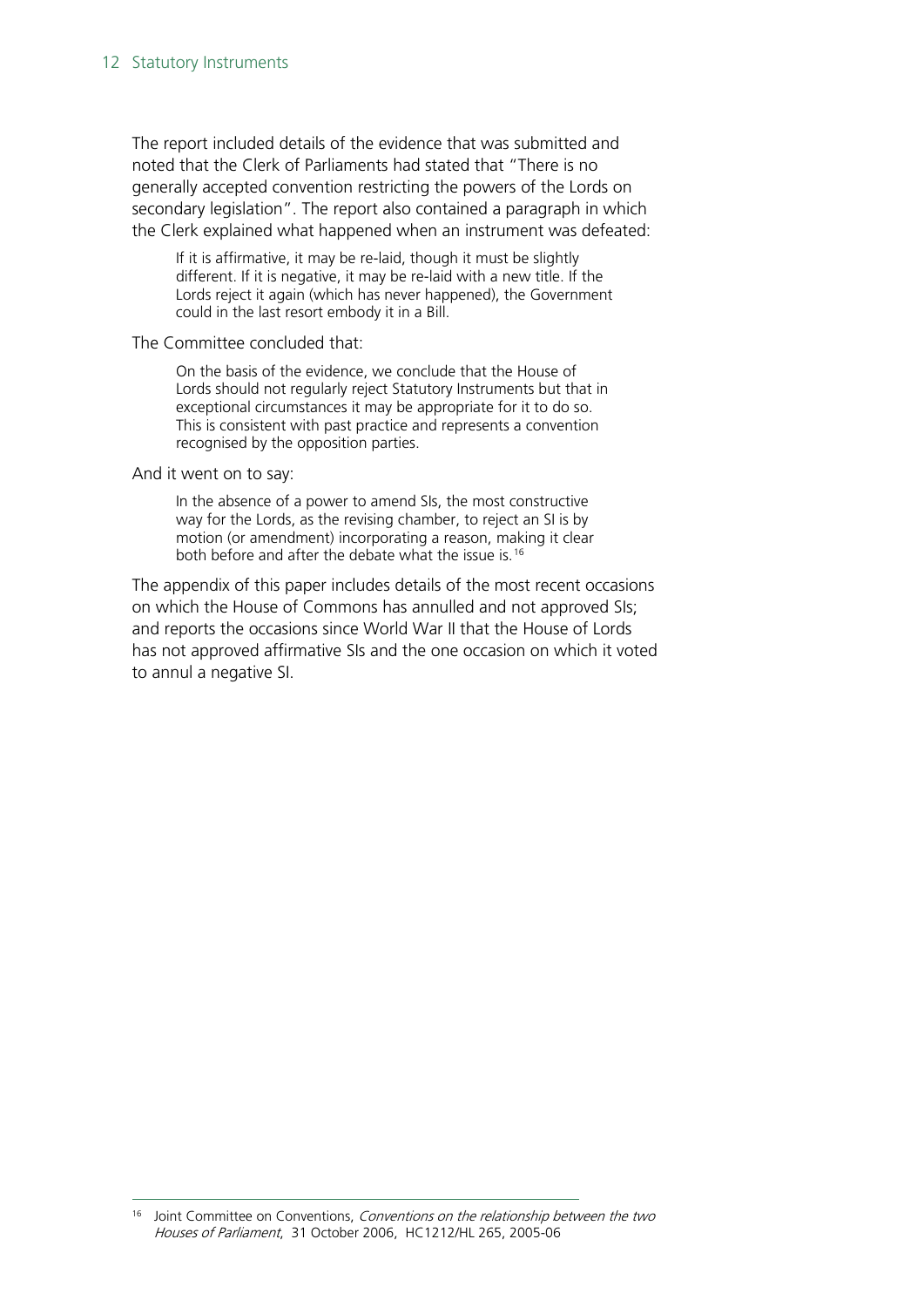# <span id="page-12-0"></span>3. Parliamentary consideration of statutory instruments

## <span id="page-12-1"></span>3.1 Joint Committee on Statutory Instruments

Most statutory instruments subject to parliamentary procedure are examined by the Joint Committee on Statutory Instruments.<sup>[17](#page-12-3)</sup> The Commons Members of this committee sometimes sit separately (as the Select Committee on Statutory Instruments) to consider instruments laid before the Commons alone (usually dealing with financial matters). The Joint Committee has the services of Counsel to the Speaker and the Counsel to the Lord Chairman of Committees available during its deliberations. They may, like other Select Committees, take oral or written evidence, but only from the responsible Government Department on instruments they are considering. Some SIs (e.g. local orders not laid before Parliament) are not scrutinised by either Committee. Other instruments, which are not technically SIs but which may need an affirmative resolution, such as reports on local government finance special grants, draft codes of practice which have legislative effect and orders subject to special parliamentary procedure under the Statutory Orders (Special Procedure) Acts of 1945 and 1946 are examined.

These Committees do not consider the merits of any SI. They are responsible for ensuring that a Minister's powers are being carried out in accordance with the provisions of the enabling Act. They report to the House any instance where the authority of the Act has been exceeded, or any which reveal an "unusual or unexpected" use of the powers, or have been drafted defectively, or where the instrument might require further explanation. These Reports are printed as House of Commons and House of Lords papers and are available on the websites of the two committees.<sup>[18](#page-12-4)</sup>

## <span id="page-12-2"></span>3.2 The Secondary Legislation Scrutiny Committee (House of Lords)

The House of Lords Secondary Legislation Scrutiny Committee was first appointed on 17 December 2003, as the Merits of Statutory Instruments Committee.<sup>[19](#page-12-5)</sup> It has eleven members. Its work complements that of the Joint Committee on Statutory Instruments. Whereas the JCSI considers

<span id="page-12-3"></span><sup>&</sup>lt;sup>17</sup> Instruments not laid before Parliament are included within the Committee's remit; but local instruments are not considered by JCSI unless they are subject to parliamentary procedure and instruments made by devolved administrations are not to be considered by JCSI unless they are required to be laid before Parliament [Joint Committee on Statutory Instruments, [Role](http://www.parliament.uk/business/committees/committees-a-z/joint-select/statutory-instruments/role/)

<span id="page-12-4"></span><sup>&</sup>lt;sup>18</sup> [Joint Committee on Statutory Instruments](http://www.parliament.uk/business/committees/committees-a-z/joint-select/statutory-instruments/) and Statutory Instruments Committee [\(Commons\)](http://www.parliament.uk/business/committees/committees-a-z/commons-select/statutory-instruments-committee/)

<span id="page-12-5"></span><sup>&</sup>lt;sup>19</sup> It was known as the Merits of Statutory Instruments Committee until the end of the 2010-12 Session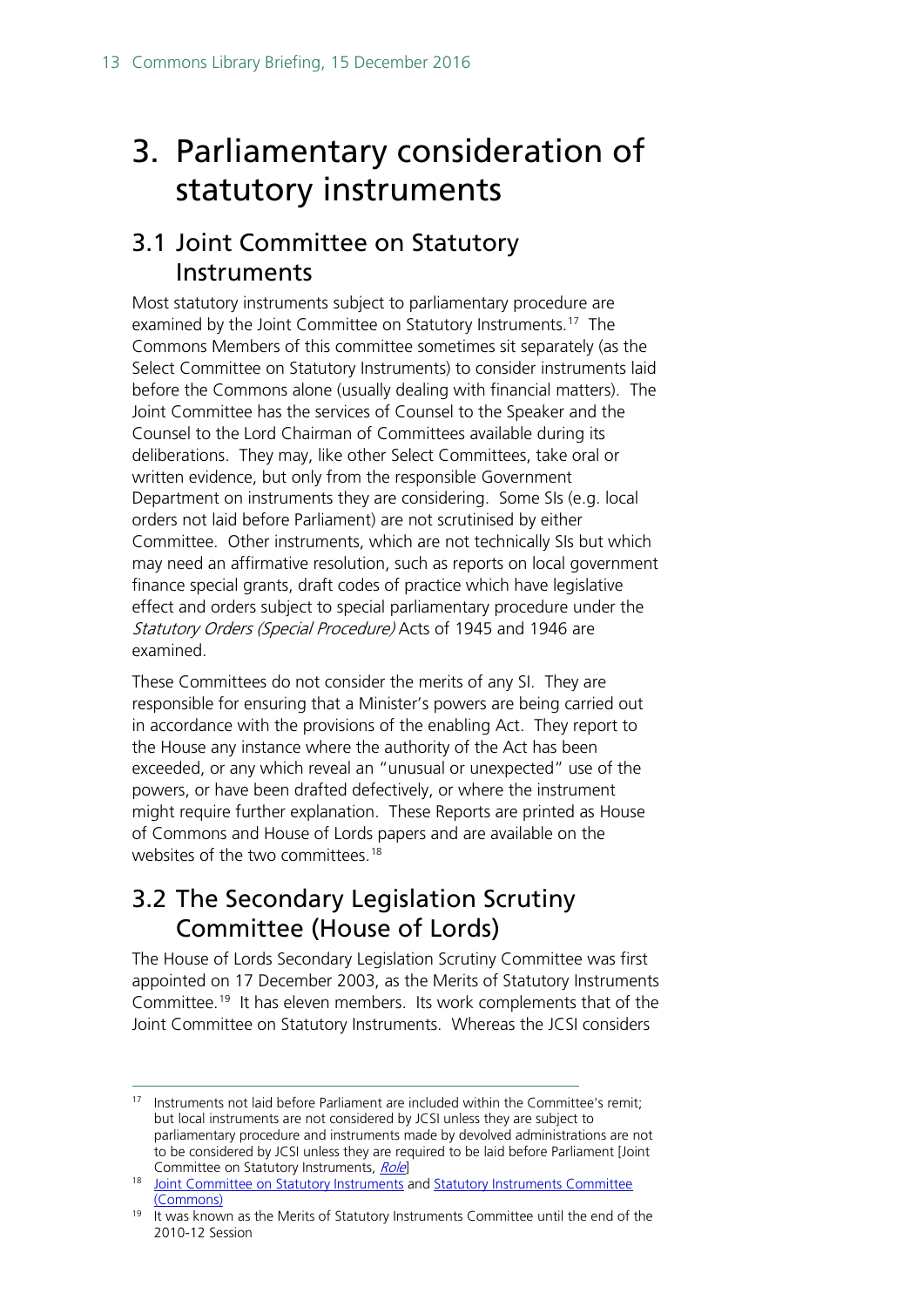technical matters about the legality of proposals, the Committee's task is to consider the policy implications of SIs.

The Committee's terms of reference are wide-ranging. Its remit is to consider whether the special attention of the House of Lords should be drawn to an SI on any of the following grounds:

- that it is politically or legally important or gives rise to issues of public policy likely to be of interest to the House;
- that it may be inappropriate in view of changed circumstances since the enactment of the parent Act;
- that it may inappropriately implement European Union legislation;
- that it may imperfectly achieve its policy objectives.

Like the JCSI, the Committee meets weekly, both to ensure that consideration of negative instruments is undertaken within the 40 day "praying time" and to enable the Committee to keep pace with the volume of documents it is required to consider. The Committee is advisory. The full text of all reports is placed on the website.<sup>[20](#page-13-1)</sup>

The Committee meets on a Tuesday and its reports are generally published two days later. As well as alerting the House of Lords to any interesting instruments or instruments on which there may be concerns, the Committee's reports often publish additional information presented in response to the Committee's questions, which may be of wider interest in the House.

## <span id="page-13-0"></span>3.3 Debates on SIs in the House of Commons

In recent decades, the number of SIs considered in some form by the House of Commons has risen considerably. As a result the House has found it difficult to make enough time available to debate SIs. Debates, on motions to approve or annul instruments, may take place on the floor of the House (usually late in the parliamentary day), or SIs can be considered in Delegated Legislation Committees (DLCs). Debates on the floor of the House on Statutory Instruments constitute exempted business under Standing Order No 15, and may generally be debated for an hour and a half (unless the House makes other provision by a Business of the House order). In addition, prayers (see above) cannot be debated beyond an hour and a half after the moment of interruption. $21$ If an affirmative SI has been debated by a DLC, the motion to approve it is put forthwith (i.e. without debate) on the floor of the House.<sup>[22](#page-13-3)</sup> Under the English votes for English laws procedures, adopted by the House of Commons in October 2015, decisions on some motions relating to SIs are subject to double majority, see section 4.5.

In the House of Lords the length of debate is dictated by the number of speakers putting their name down and discussions by "the usual channels".

<sup>&</sup>lt;sup>20</sup> [Secondary Legislation Scrutiny Committee](http://www.parliament.uk/business/committees/committees-a-z/lords-select/secondary-legislation-scrutiny-committee/)

<span id="page-13-2"></span><span id="page-13-1"></span><sup>21 10</sup>pm on Mondays; 7pm on Tuesdays and Wednesdays; 5pm on Thursdays

<span id="page-13-3"></span><sup>&</sup>lt;sup>22</sup> Similarly, if a negative SI has been debated by a DLC, a motion to annul it, if taken on the floor of the House, would be taken forthwith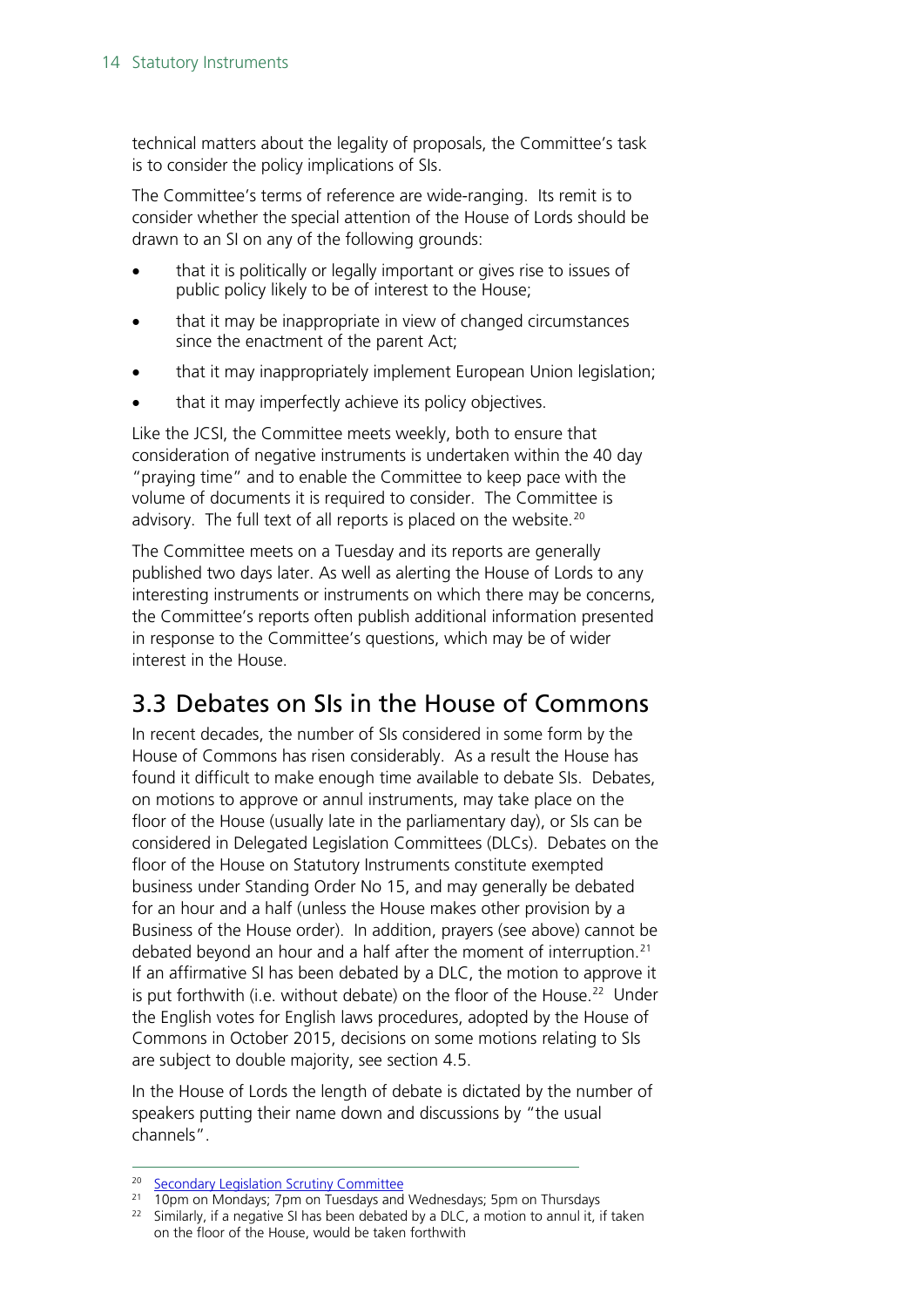## <span id="page-14-0"></span>3.4 Delegated Legislation Committees (House of Commons)

Delegated Legislation Committees (DLCs)<sup>[23](#page-14-2)</sup> are commonly composed of 16-18 members, though any Member may attend and speak (but only the nominated members of the Committee are entitled to vote).

SIs subject to the affirmative procedure are automatically referred to a DLC. SIs subject to the negative procedure are only referred to a DLC if a Minister puts a Motion to the House of Commons in the form:

That the Education (Budget Statements and Supplementary Provisions) Regulations 1999 be referred to a Delegated Legislation Committee

If such a motion is moved as preliminary business, and more than 20 Members object to the Motion, then the SI cannot go to a DLC. In such circumstances, the Government business managers have to decide how to proceed with the SI. In practice, referral motions are usually moved at the end of business.

A DLC can only consider an SI on the motion "That the Committee has considered the instrument". The debate can take up to 1½ hours, or 2½ hours if the instrument relates exclusively to Northern Ireland.

The proceedings of DLCs are recorded by Hansard. The Official Report of the proceedings is published online.<sup>24</sup>

## <span id="page-14-1"></span>3.5 Motions relating to statutory instruments (House of Commons): England-only or England and Wales SIs

On 22 October 2015, the House of Commons amended its Standing Orders to give MPs representing seats in England or England and Wales the power to veto<sup>[25](#page-14-4)</sup> Government legislation that affected only those parts of the country, and was the subject of devolved legislative competence. The House agreed that SIs that the Speaker certified affected only England or only England and Wales and were within devolved legislative competence would be subject to double majority voting, if the question on any motion relating to the instrument was the subject of a division. The Standing Orders state that a motion relating to a certified SI

- … shall be agreed to only if, of those in the division-
- (a) a majority of Members, and
- (b) a majority of Members representing qualifying constituencies,

<span id="page-14-2"></span><sup>&</sup>lt;sup>23</sup> These were first set up as Standing Committees on Statutory Instruments in the 1973-74 session in order to relieve pressure of time in the House itself. Their title was changed at the beginning of the 1995-96 session to Standing Committees on Delegated Legislation, and again in 2006-07 to Delegated Legislation Committees

<span id="page-14-3"></span><sup>&</sup>lt;sup>24</sup> [Delegated Legislation Committee debates](http://www.parliament.uk/business/publications/hansard/commons/gc-debates/delegated-legislation-committee/)

<span id="page-14-4"></span><sup>&</sup>lt;sup>25</sup> There is the exception of negative SIs: on a motion to annul a negative SI, Members representing qualifying constituencies cannot annul it without the support of a majority of all Members due to the double majority rules.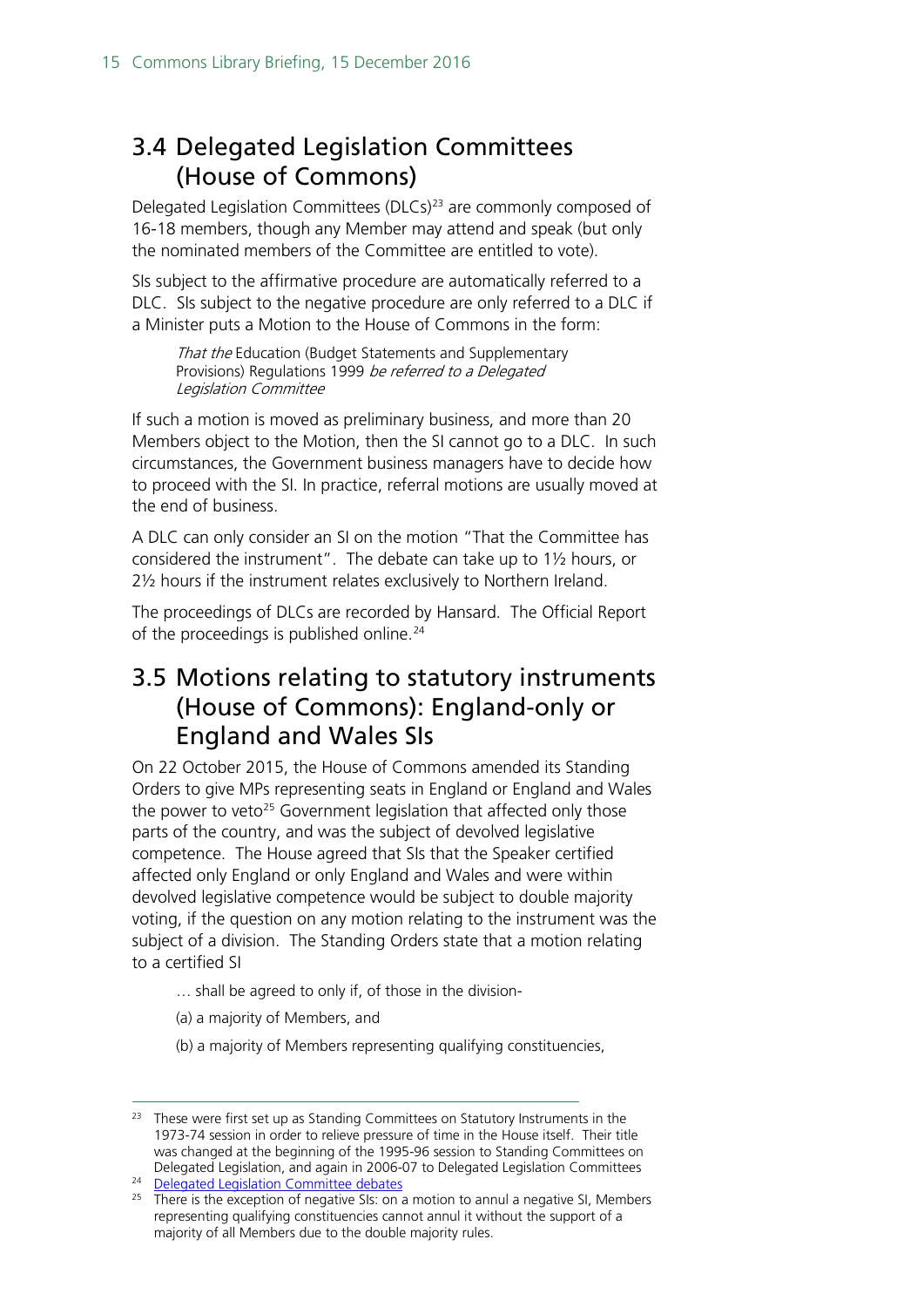vote in support of the motion.<sup>[26](#page-15-0)</sup>

Under the new procedure, the Speaker has to consider statutory instruments which have to be approved by the House; which are subject to the negative resolution procedure, have been prayed against, and are referred to a DLC; or orders (such as legislative reform orders) subject to the affirmative resolution procedure which the Regulatory Reform Committee has recommended should or should not be approved.

The Speaker has to certify any SI which relates exclusively to England or to England and Wales – this requires that every provision of the instrument being considered relates exclusively to England or to England and Wales and that the instrument is within devolved legislative competence. The Speaker may consult two members of the Panel of Chairs in deciding whether to certify an instrument.

The Speaker has to announce any decision on certification to the House. In a statement on 26 October 2015, the Speaker outlined how the House would be informed:

After a Government Bill has been introduced, a note will be published in the appropriate place on the Order Paper to the effect that I have not yet considered it for certification. The same process will be followed for statutory instruments requiring consideration. If I sign a certificate, the note on the Order Paper will be changed accordingly. Any certification will also be recorded in the Votes and Proceedings. I do not propose to record a decision not to certify. The absence of any note on the Order Paper will indicate that no certification has been made.<sup>[27](#page-15-1)</sup>

#### **Box 3: The certification of statutory instruments under the EVEL procedures**

The first SIs to be certified were certified on 18 November 2015, and the following notification appeared in the Votes and Proceedings.

The Speaker has certified, for the purposes of Standing Order No. 83P, and on the basis of material put before him, that, in his opinion, the following draft instrument relates exclusively to England and is within devolved legislative competence, as defined in Standing Order No. 83P. Draft Non-Domestic Rating (Levy and Safety Net) (Amendment) (No. 2) Regulations 2015.

The Speaker has certified, for the purposes of Standing Order No. 83P, and on the basis of material put before him, that, in his opinion, the following draft instrument relates exclusively to England and Wales and is within devolved legislative competence, as defined in Standing Order No. 83P.

Draft Police and Criminal Evidence Act 1984 (Codes of Practice) (Revision of Code E) Order 2015.[28](#page-15-2)

Both of these SIs were subsequently approved by the House without a division, Draft Non-Domestic Rating (Levy and Safety Net) (Amendment) (No. 2) Regulations 2015 on 1 December 2015;<sup>[29](#page-15-3)</sup> and the Draft Police and Criminal Evidence Act 1984 (Codes of Practice) (Revision of Code E) Order 2015, on 7 December 2015.<sup>[30](#page-15-4)</sup>

<span id="page-15-3"></span><sup>29</sup> [HC Deb 1 December 2015 c300](http://www.publications.parliament.uk/pa/cm201516/cmhansrd/cm151201/debtext/151201-0004.htm#15120151000004)

<span id="page-15-0"></span><sup>&</sup>lt;sup>26</sup> House of Commons, *Standing Orders of the House of Commons: Public Business*, [2016](http://www.publications.parliament.uk/pa/cm201516/cmstords/0002/so-2.pdf), February 2016, HC 2 2015-16, Standing Order No 83Q (2)

<span id="page-15-1"></span><sup>27</sup> [HC Deb 26 October 2015 c23](http://www.publications.parliament.uk/pa/cm201516/cmhansrd/cm151026/debtext/151026-0001.htm#1510264000001)

<span id="page-15-2"></span><sup>&</sup>lt;sup>28</sup> *[Votes and Proceedings](http://www.publications.parliament.uk/pa/cm201516/cmvote/151118v01.htm)*, 18 November 2015

<span id="page-15-4"></span><sup>30</sup> [HC Deb 7 December 2015 c830](http://www.publications.parliament.uk/pa/cm201516/cmhansrd/cm151207/debtext/151207-0004.htm#1512082000021)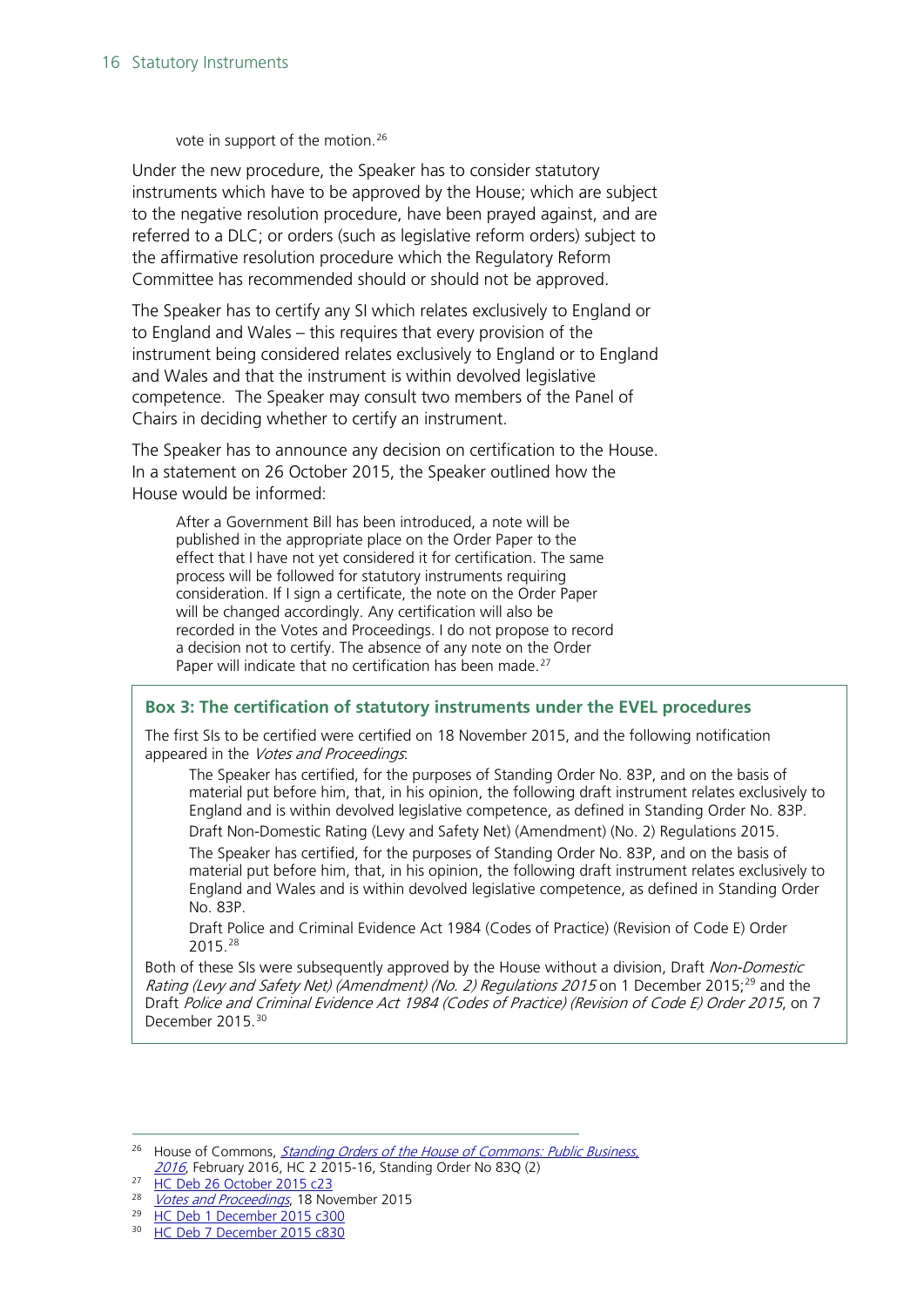The following motions relating to statutory instruments are subject to double majority voting:

(a) a motion to approve a certified instrument;

(b) a motion to annul (or of a similar nature) a certified instrument;

(c) a motion to disagree with a report of the Regulatory Reform Committee that contains a recommendation that an order subject to the affirmative resolution procedure be not approved in relation to a certified instrument;

(d) an amendment to a motion within sub-paragraph (a) or (b).

#### **Box 4: Double majority divisions**

The first division subject to a double majority vote took place on 19 January 2016, when the House voted against a motion to annul the *Education (Student Support) (Amendment) Regulations 2015* (SI 2015/1951).

The Speaker had certified that the SI related exclusively to England and was within devolved legislative competence.<sup>[31](#page-16-0)</sup>

Both the whole House (303-292) and the Members representing seats in England (291-203) voted against the motion to annul the SI.<sup>[32](#page-16-1)</sup>

<span id="page-16-1"></span><span id="page-16-0"></span><sup>&</sup>lt;sup>31</sup> Certificate issued on 6 January 2016 (see [Votes and Proceedings](http://www.publications.parliament.uk/pa/cm201516/cmvote/160106v01.htm), 6 January 2016)

<sup>32</sup> [HC Deb 19 January 2016 cc1344-1350](http://www.publications.parliament.uk/pa/cm201516/cmhansrd/cm160119/debtext/160119-0003.htm#16011949000002)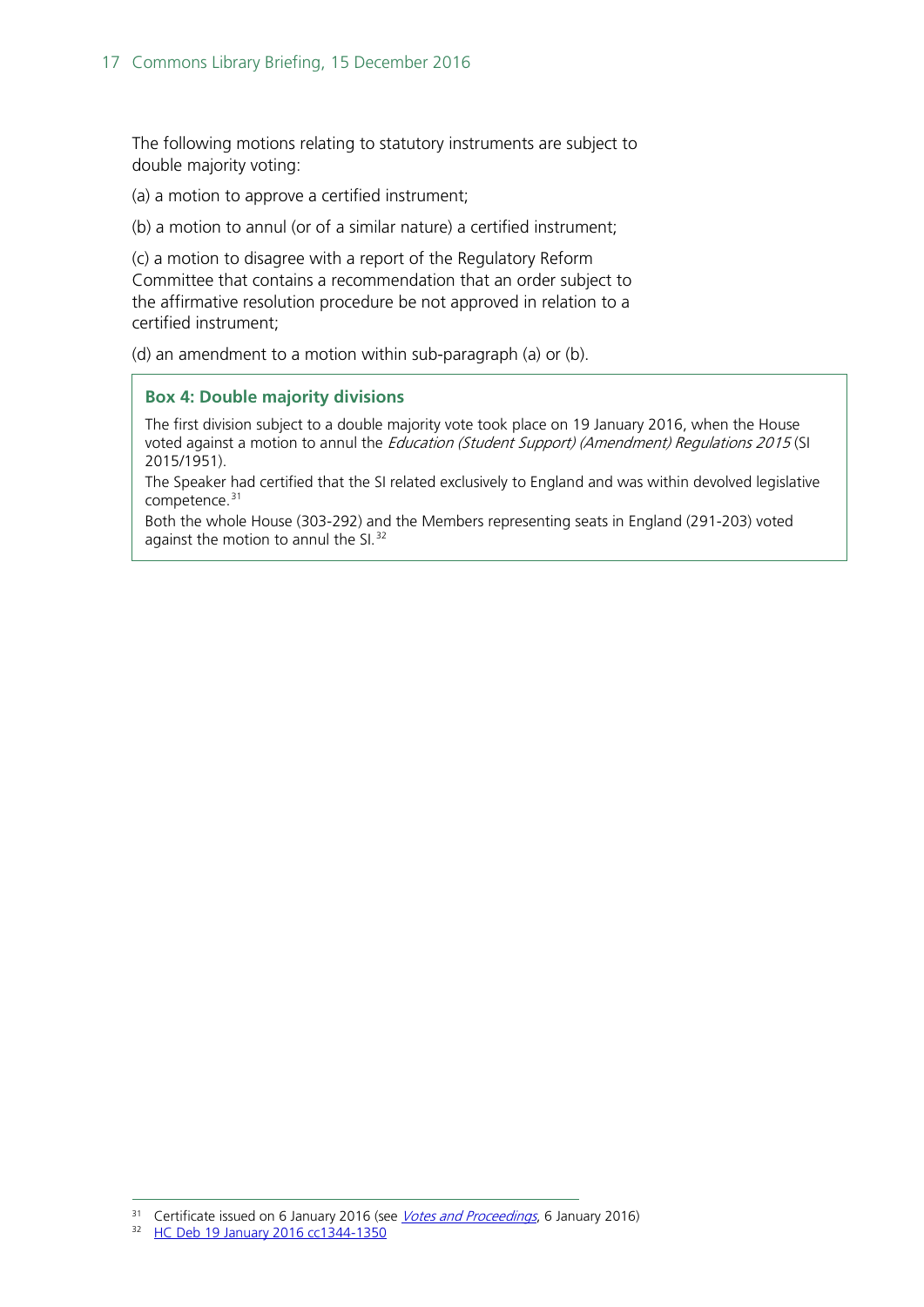# <span id="page-17-0"></span>4. Other types of delegated legislation

In addition to the general procedure described above, SIs are created in a variety of other forms, of which the more common are discussed below. The list below is not comprehensive; there are various types of instrument outside the scope of these notes. These include those by which most primary legislation for Northern Ireland was embodied before the Northern Ireland Assembly was established or whilst it was suspended, and those subject to the Statutory Orders (Special Procedure) Act 1945. The Northern Ireland equivalent of an SI is called a statutory rule (SR).

## <span id="page-17-1"></span>4.1 Legislative Reform Orders

The passing of the Regulatory Reform Act 2001 enabled the Government to make an order, known as a regulatory reform order, to amend or repeal a provision in primary legislation which was considered to impose a burden on business or others, as long as it could be reduced or removed without removing necessary protection. This Act extended the provisions of the *Deregulation and Contracting Out Act* 1994 under which the orders were known as deregulation orders.

In 2006, the Legislative and Regulatory Reform Act was passed which, like the Regulatory Reform Act 2001, gives Ministers certain powers to make orders (legislative reform orders) that remove or reduce burdens resulting directly or indirectly from legislation. Section 2 of Legislative and Regulatory Reform Act makes similar provision in relation to orders that promote principles of better regulation. Section 3 of the Act sets out tests that the Minister proposing to make a legislative reform order has to address. They include positive tests (need for legislation, proportionality and fair balance of interests) and negative ones (no removal of necessary protection, no unreasonable interference with rights and freedoms, no constitutional significance). The Minister can only proceed if satisfied that all relevant section 3 tests are passed. Before a Minister may make a legislative reform order, he or she must:

- consult widely with those affected by the proposals
- lay before Parliament a draft order and explanatory document, and allow time for Parliamentary consideration
- obtain Parliament's sanction for making the order (unless the negative procedure is used).

Only after all of these steps have been successfully completed may the order become law.

When the draft order is laid before Parliament, the Minister must recommend one of three possible parliamentary procedures for dealing with it:

The negative resolution procedure, under which the order may be made unless Parliament either disagrees within 40 days of laying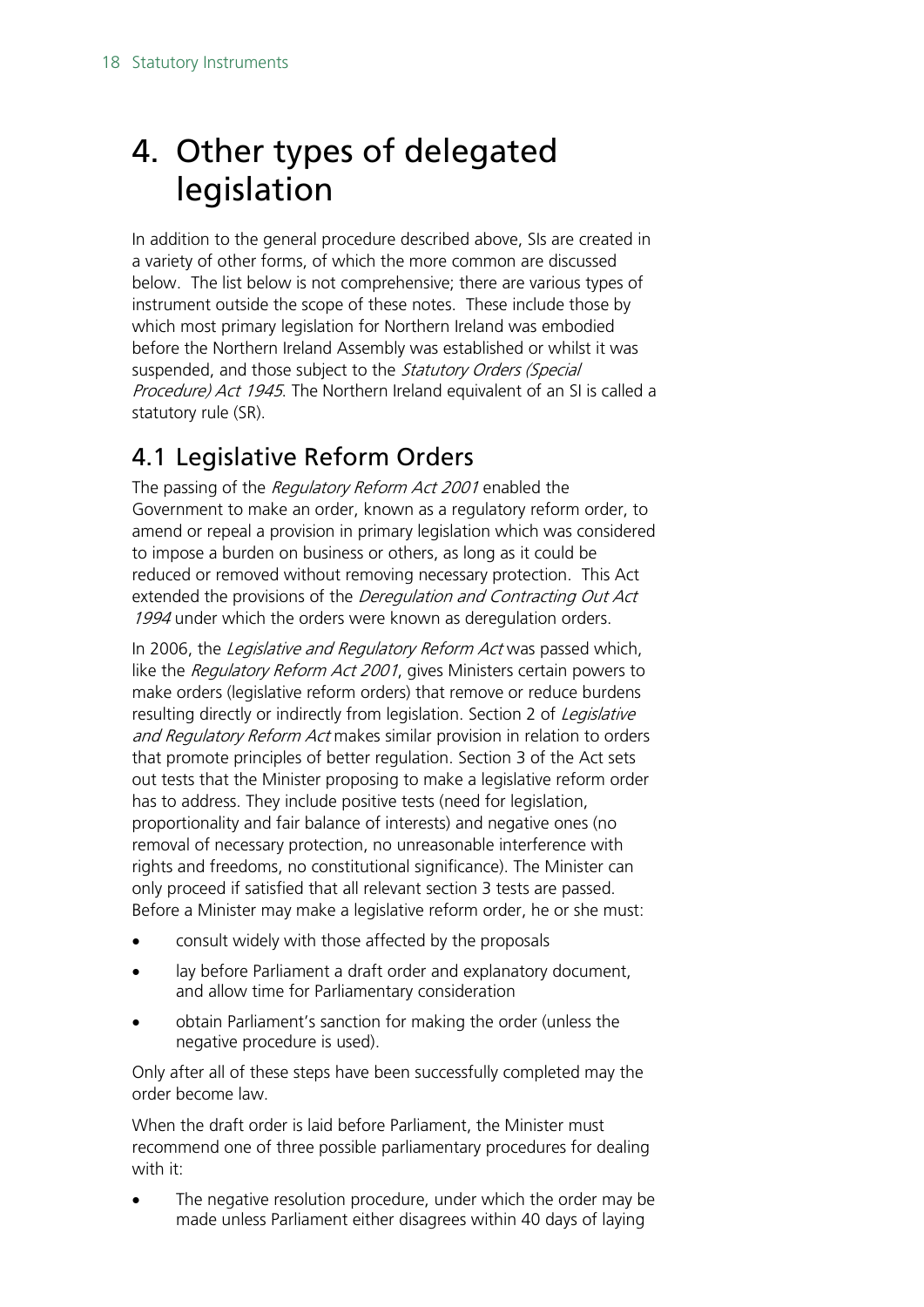or (within 30 days) recommends upgrading either to the affirmative or super-affirmative procedures;

- The affirmative resolution procedure, under which both Houses of Parliament must expressly approve the draft order before the order can be made. They have 40 days to consider it first. They can also (within 30 days) recommend upgrading the procedure to super-affirmative;
- The super-affirmative procedure, which requires the Minister to have regard to representations, House of Commons and House of Lords resolutions, and Committee recommendations that are made within 60 days of laying, in order to decide whether to proceed with the order and (if so) whether to do so as presented or in an amended form.

In practice, the House of Commons delegates the decisions on whether to upgrade the procedure and whether to approve or disapprove the draft order to the Regulatory Reform Committee. The Committee can also go further than disapproval by recommending a veto (which can be rejected by a resolution of the House in the same session).

The Committee considers whether a proposed order meets all the criteria laid down by the Legislative and Regulatory Reform Act 2006 and by the Standing Order that governs the Committee's work. Once the Committee is satisfied that it has all the information it requires, it makes a substantive report to the House assessing the proposal against all the relevant criteria.

In the House of Lords, legislative reform orders are considered by the Delegated Powers and Regulatory Reform Committee.

#### <span id="page-18-0"></span>Debates on Legislative Reform Orders

The final stage of the parliamentary process in respect of legislative reform orders that are subject to the affirmative or super-affirmative procedures is the consideration by each House of a motion to approve the draft order. The Lords generally debate all such Orders but procedure in the Commons (which is governed by Standing Order No 18) varies according to the report of the Regulatory Reform Committee:

- if the recommendation of the Committee was for approval, without a division in committee, then the Question for approval by the House must be put forthwith (i.e. without debate);
- if the recommendation of the Committee was for approval, but the Committee divided on the recommendation, then the Motion to approve the Order may be debated by the House for up to one and a half hours;
- if the recommendation of the Committee was that the draft Order should not be approved, but the Government wish to proceed, then: the Government have to table a Motion to disagree with the Committee's report, which may be debated for up to 3 hours. If that Motion is approved by the House, then the Question on the draft order is put forthwith.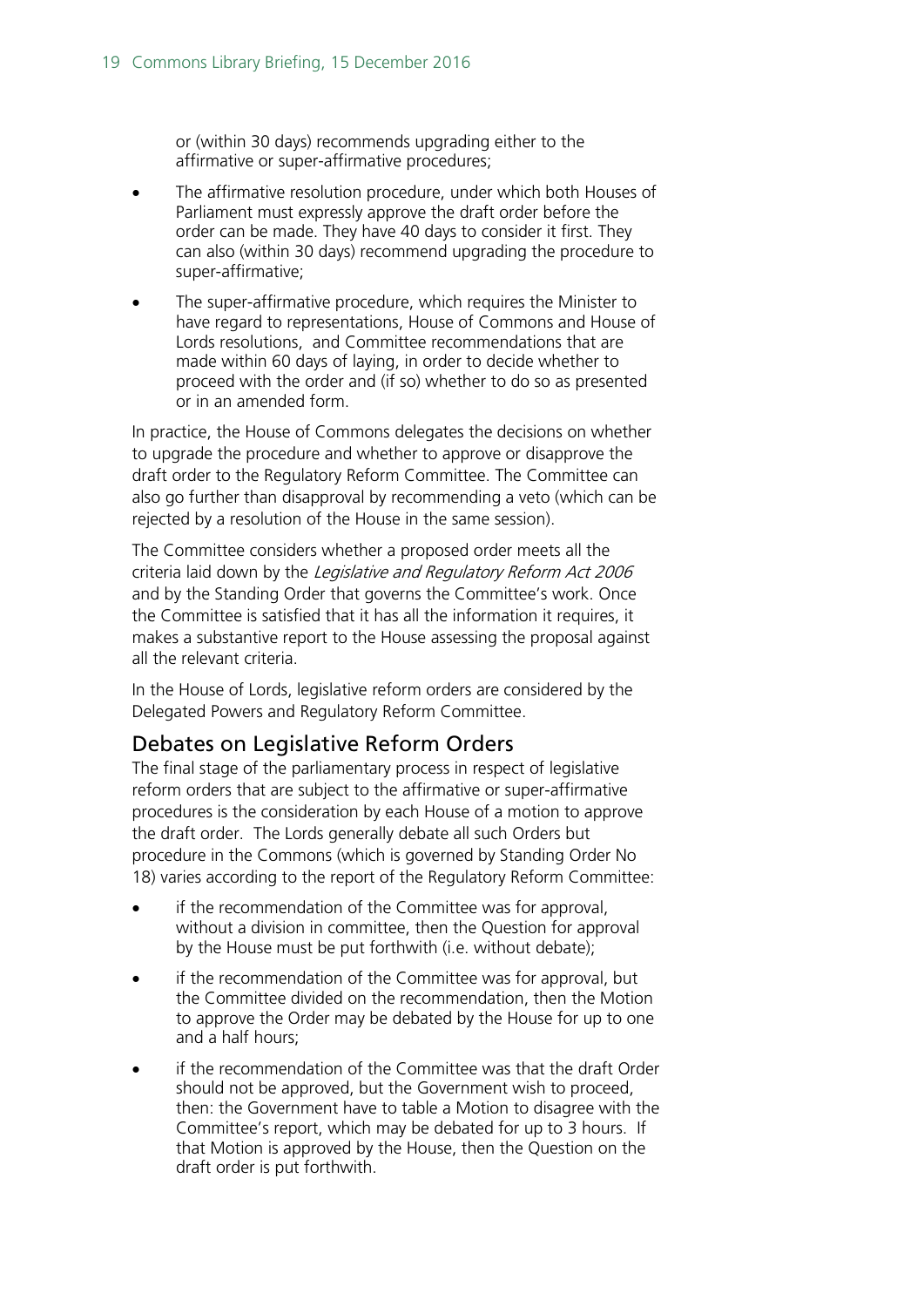Once the draft orders are approved by both Houses, they are made by the Minister responsible and are then printed and published as SIs by the Stationery Office.

## <span id="page-19-0"></span>4.2 Remedial Orders

Under the Human Rights Act 1998, if a court makes a declaration of incompatibility with the European Convention on Human Rights in relation to a statute, the Government is able to propose draft Orders or make Orders to amend primary legislation in order to remove any incompatibility. The procedure followed is similar to that for regulatory reform orders.

First, a Minister must lay a proposal for a draft remedial order before Parliament. The proposal must be accompanied by an explanation of the circumstances that led to the need for the proposal. There then follows a 60-day period during which representations may be made on the order. Also, during this period, the Joint Committee on Human Rights must report on whether an order in the same terms as the proposal should be laid.

At the end of this first 60-day period, the Minister may lay a draft remedial order. This must be accompanied by a statement on representations received and any changes made to the proposal following these representations. There is then a further 60-day period (calculated in the same way) after which a motion may be moved to approve the draft order. Again, the Joint Committee must report on whether the draft order should be approved.

Once this order is approved by both Houses, it may be made and brought into effect.

There is also an urgent procedure for remedial orders where the order is made at the same time as it is laid before Parliament. There then follows a 60-day period where representations including any report from the Joint Committee may be submitted. After this period, the Minister must report any representations to both Houses and may choose to make and lay a replacement order.

The original order or the replacement order must then be approved by motions of both Houses within 120 days of the making of the original order (including usual adjustments) otherwise it will cease to have effect. If the Joint Committee reported that the original order should be replaced by a new one, it is expected to report on the replacement order as well.

## <span id="page-19-1"></span>4.3 Public Bodies Orders

The *Public Bodies Act 2011* gives ministers the power to abolish, merge, modify the constitutional arrangements of, modify the funding arrangements of, and modify or transfer the functions of public bodies.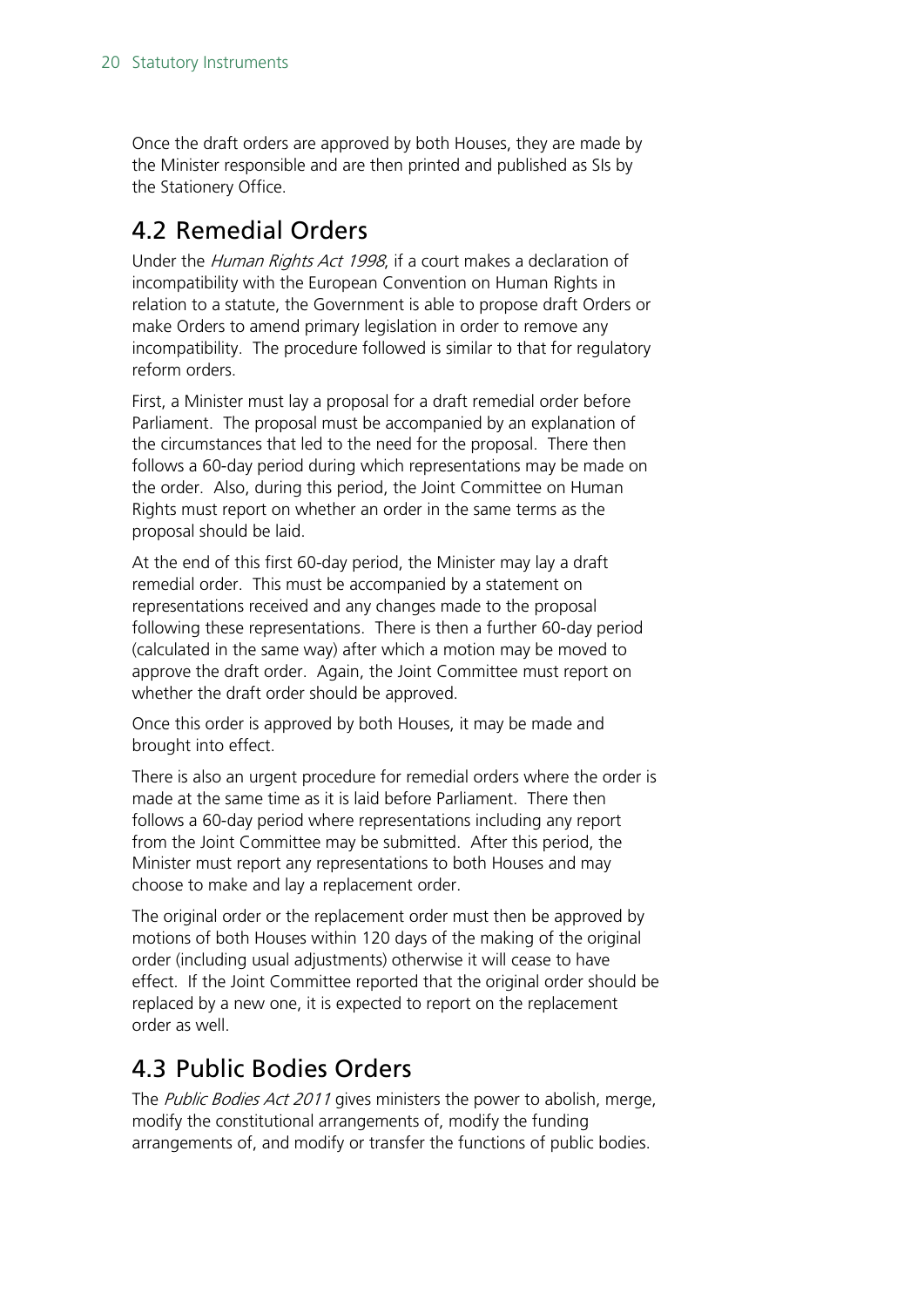#### **Box 5: Sunset provisions to the** *Public Bodies Act 2011*

Relevant bodies are listed in schedules 1-5 of the Act. However, the powers in the Act are time-limited as section 12 provides that an entry in schedules 1-5 ceases to have effect five years after commencement of the entry. The original entries in these schedules were commenced on 14 February 2012 (two months after Royal Assent).<sup>[33](#page-20-1)</sup>

Before a Minister can lay a draft order under this Act, a consultation process must have been completed. Once the consultation process is completed a Minister may lay a draft order. If, within 30 days of the laying of the draft order, either House resolves or a committee charged with reporting on the draft order (usually the relevant departmental select committee in the Commons and the Secondary Legislation Scrutiny Committee in the Lords) so recommends, then the "enhanced affirmative procedure" should apply. If no such resolution or recommendation is made, after 40 days, a motion to approve the draft order can be moved.

The enhanced affirmative procedure:

- 1 Extends the period before a motion to approve a draft order can be approved to 60 days (from the date on which the draft order was laid);
- 2 Requires the minister to have regard to any representations, any resolution of either House of Parliament and any recommendations of a committee of either House charged with reporting on the draft order made during the 60-day period.
- 3 At the end of the 60-day period the minister can either:
	- a. Move that the original draft order be approved and, if it is, make an order in the terms of the draft order; or
	- b. Lay a revised draft order and a statement giving a summary of the changes proposed. If the revised draft order is approved by a resolution of each House of Parliament, the minister may make an order in terms of the revised draft order.

#### <span id="page-20-0"></span>4.4 Commencement regulations

Commencement regulations (or appointed day orders), formerly commencement orders, are a form of SI designed to bring into force the whole or part of an Act of Parliament which for some reason it is not desired to put into effect immediately upon Royal Assent. There may be more than one per Act (the *Town and Country Planning Act 1971* had 75 such Orders) and there is in general no requirement as to the time after Royal Assent in which they must be brought in - e.g. the *Easter Act* 1928 (which stipulates a fixed date for Easter) has not yet had a commencement order made, though it is open to the Home Secretary to make one if general agreement on fixing a date is reached. These are generally not subject to parliamentary procedure and are simply made.

<span id="page-20-1"></span><sup>&</sup>lt;sup>33</sup> Public Bodies Act 2011 (chapter 24), section 38; [HC Deb 14 December 2011 c807](http://www.publications.parliament.uk/pa/cm201011/cmhansrd/cm111214/debtext/111214-0001.htm#11121472000015)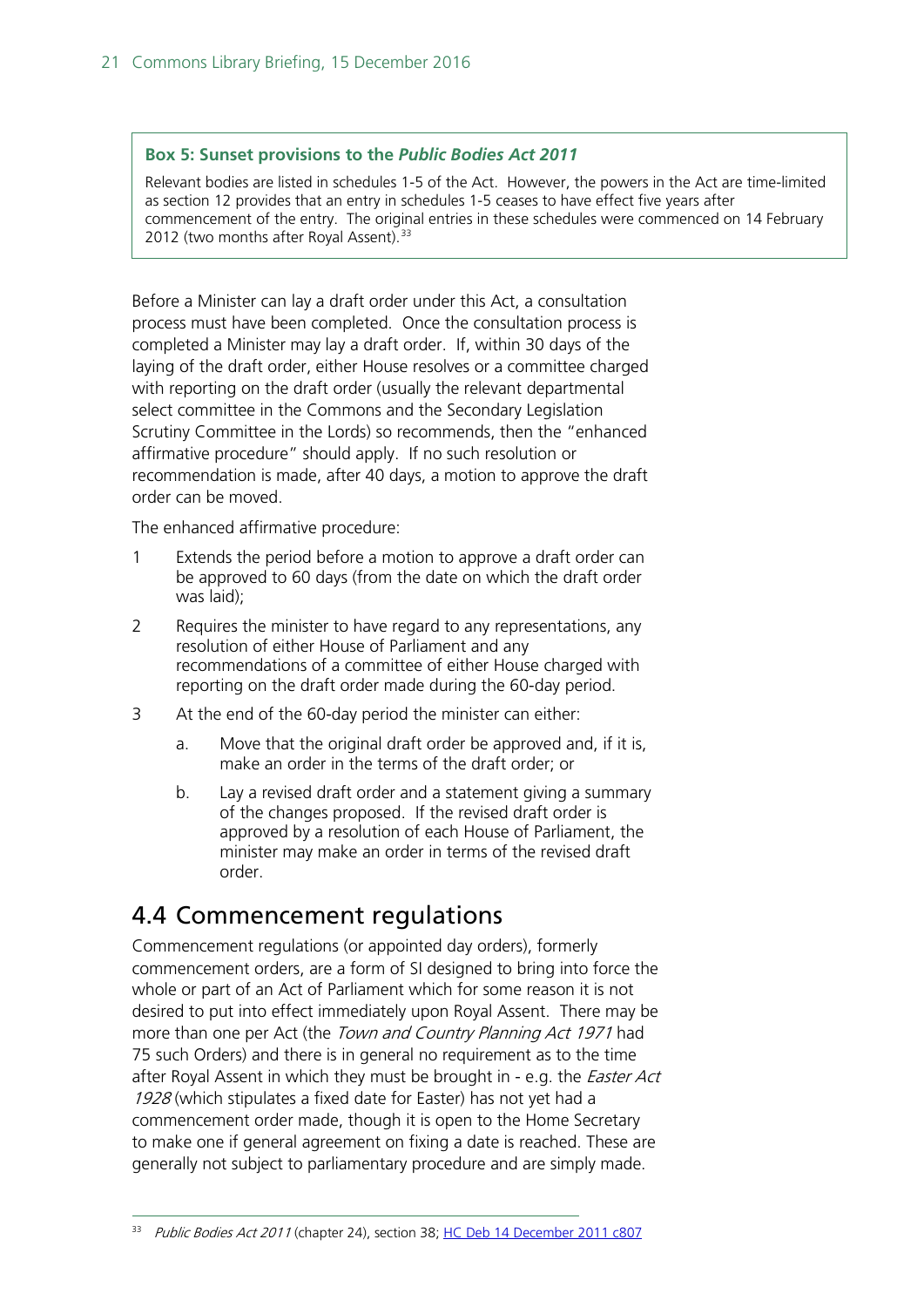## <span id="page-21-0"></span>4.5 Orders in Council

Orders in Council are issued "by and with the advice of Her Majesty's Privy Council", and are usually classified as secondary legislation (although some can be primary legislation), and are made under powers given in a parent Act. They can be used for a wide variety of purposes but most frequently when an ordinary SI would be inappropriate such as transferring responsibilities between Government Departments or where it affects the constitution by extending legislation to the Channel Islands, for example. An example of the former is the *Transfer of* Function (International Development) Order 1997, which transferred responsibility for international development from the Foreign and Commonwealth Office to the Department of International Development (SI 1997/1749). An example of the latter is the Afghanistan (United Nations Sanctions) (Channel Islands) Order 1999 (SI 1999/8134), which gave the Channel Islands legal authority to implement sanctions on Afghanistan.

Orders in Council were also used to transfer powers from Ministers of the UK Government to those of the devolved governments. Examples of these are the Scotland Act 1998 (Transfer of Functions to the Scottish Ministers etc) Order 2006 SI 2006/304 and the Welsh Ministers (Transfer of Functions) Order 2008.

## <span id="page-21-1"></span>4.6 Orders of Council

Orders of Council are made by the Privy Council in exercise of powers conferred upon them alone and usually relate to the regulation of professions or professional bodies. An example of this type of SI is the General Optical Council (Maximum Penalty) Order 1994 (SI 1994/3327) which increased the maximum penalty that could be made by the Disciplinary Committee of the General Optical Council from £1,000 to £1,600.

## <span id="page-21-2"></span>4.7 Local SIs

Some SIs are local in character and are classified as such if their provisions are in the nature of a local and personal or private Act. Very few are subject to parliamentary procedure but this does not mean that a local SI is only issued under the authority of a local and personal or private Act; many public and general Acts have provisions which result in a local SI. This has had major implications with respect to publishing and distribution of the SI (see below).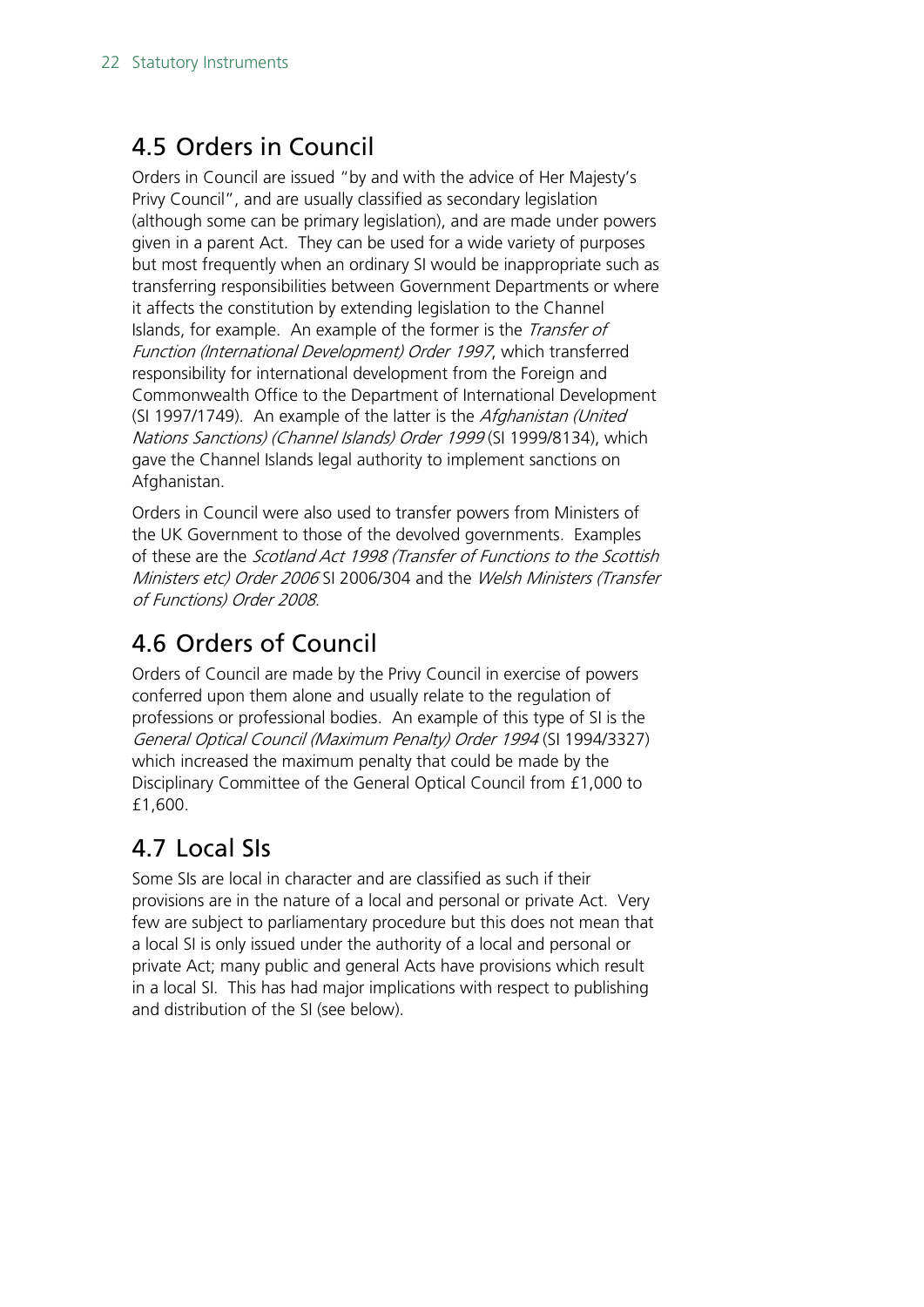# <span id="page-22-0"></span>5. Finding out about SIs

The issue of an SI is noted on the day following its publication in the Stationery Office Daily List. SIs laid in the House of Commons appear in an Appendix to the daily Votes and Proceedings and a list of them, compiled by the Journal Office. The list is compiled weekly when the House is sitting. It records draft SIs awaiting approval; draft SIs approved by the House, since the last edition of the list; and the number of 'praying' days remaining for SIs subject to the negative procedure. Both of these are available on the parliamentary website<sup>[34](#page-22-3)</sup> or the House of Commons Public Enquiries Team can make information available from them on request.

Forthcoming debates on SIs are announced each week. Debates may take place on either the floor of the House or in a Delegated Legislation Committee.[35](#page-22-4) The timing of formal motions to approve SIs (without debate) is not normally given in advance.

## <span id="page-22-1"></span>5.1 Publication and Bibliographic Control

Until 1891, there was no formal arrangement for the printing and publication of delegated legislation. In 1891, an official volume was produced that contained all the public and general rules and regulations made in 1890 under the title Statutory Rules and Orders (SR & O). This was the first of an annual series that is still in production today which, since 1948, is published under the title Statutory Instruments.

Generally, all instruments other than local instruments, are required to be printed and put on sale by the Stationery Office. Some local SIs are, however, sold by the Stationery Office. Drafts of SIs laid under the affirmative procedure are also usually on sale at the Stationery Office but these are not included in the numbered series until after approval by Parliament.

The full texts of all SIs from 1987 are now available at the web address:

<http://www.legislation.gov.uk/uksi>

## <span id="page-22-2"></span>5.2 House of Commons statistics

Details of the number of SIs laid in the House of Commons; the number considered by the Joint Committee on Statutory Instruments; and the number of instruments to which the special attention of the House has been drawn are reported, by Session, in the Sessional Returns.

The *Sessional Returns* also reports the number of and title of each SI considered by a Delegated Legislation Committee. Information on Legislative Reform Orders and Remedial Orders is also reported in the Sessional Returns. [36](#page-22-5)

<span id="page-22-5"></span><span id="page-22-4"></span><span id="page-22-3"></span><sup>35</sup> Details of future business can be found on the **Parliamentary calendar** 

<sup>&</sup>lt;sup>34</sup> [List of Statutory instruments](http://www.publications.parliament.uk/pa/cm/cmsilist/cmsilist.htm) and [Votes and Proceedings](http://www.parliament.uk/business/publications/business-papers/commons/votes-and-proceedings/#session=62738&year=2012&month=10&day=13)

<sup>&</sup>lt;sup>36</sup> House of Commons, [Sessional Returns](http://www.publications.parliament.uk/pa/cm/cmsesret.htm)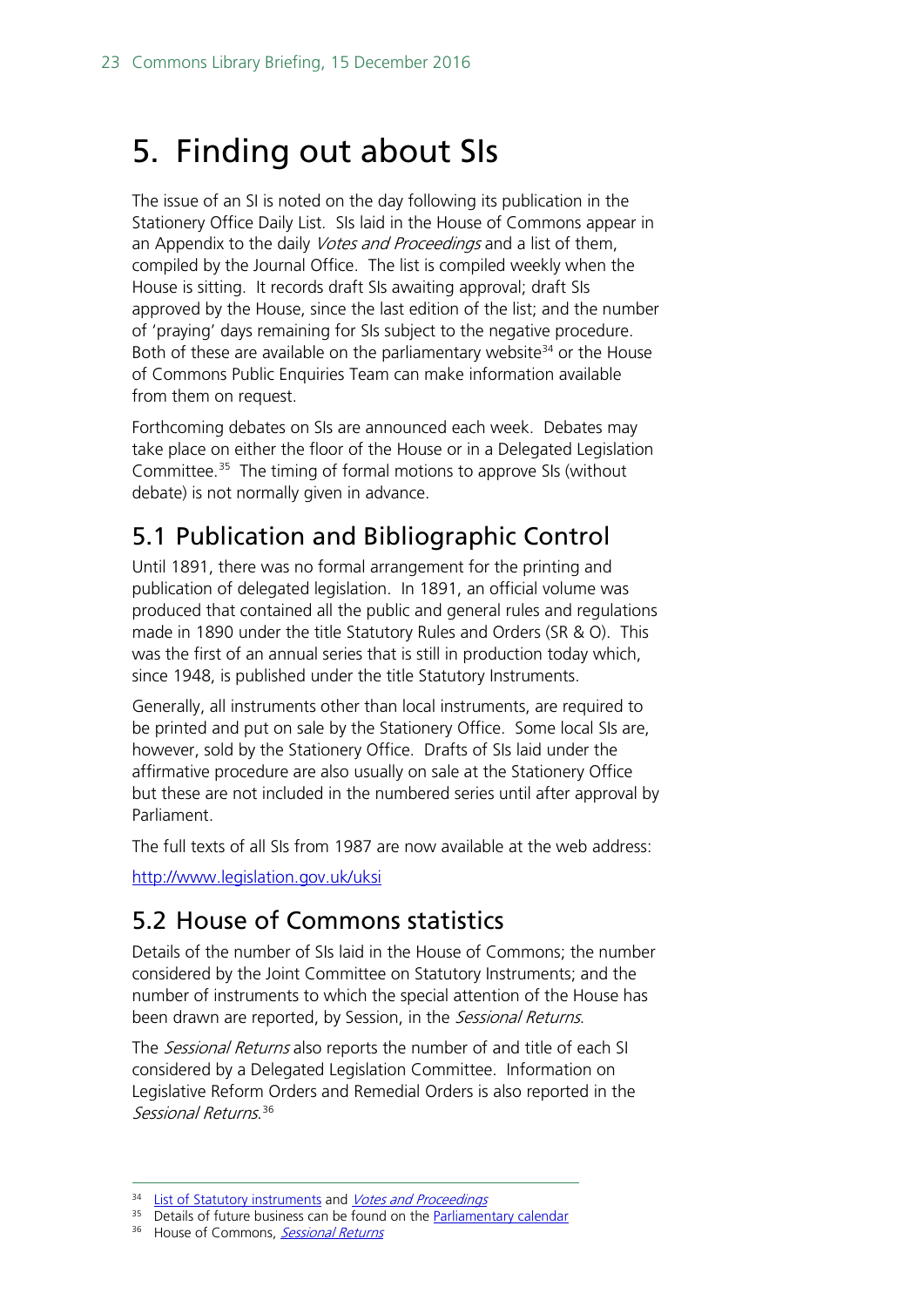# <span id="page-23-0"></span>Appendix – Statutory instruments not approved or annulled

#### <span id="page-23-1"></span>House of Commons

Erskine May reported eight examples of statutory instruments subject to the negative procedure being annulled in the House of Commons since World War II.<sup>[37](#page-23-3)</sup> Most recently, in the Commons, the *Paraffin (Maximum* Retail Prices) (Revocation) Order 1979 was successfully prayed against. Following a debate, the Deputy Speaker declared that the motion was agreed to "on the voices".<sup>[38](#page-23-4)</sup>

According to Griffith and Ryle on Parliament - Functions, Practice and Procedures:

It is very rare for an affirmative statutory instrument to be defeated in the House, the last occasion of this happening being in 1978.[39](#page-23-5)

Then, the *Dock Labour Scheme 1978* was defeated by 301 votes to 291 on 24 July 1978.[40](#page-23-6)

#### <span id="page-23-2"></span>House of Lords

Since World War II, the House of Lords has not approved five statutory instruments subject to the affirmative resolution procedure, and voted that one statutory instrument subject to the negative resolution procedure should be annulled.

#### **SIs subject to the affirmative resolution procedure that were not approved**

On 18 June 1968, the House of Lords negatived the motion to approve the Southern Rhodesia (United Nations Sanctions) Order 1968. there voted Contents, 184; Not Contents, 193.<sup>[41](#page-23-7)</sup>

On 22 February 2000, the House of Lords amended a motion to approve the draft the Greater London Authority Elections Election (Expenses) Order 2000. The amendment which stated "this House declines to approve the draft order laid before it on 3rd February and calls on Her Majesty's Government to lay an order which provides that candidates are allowed one freepost delivery per household" was agreed by 215 Contents to 150 Not-Contents.<sup>[42](#page-23-8)</sup>

On 28 March 2007, an amendment to "decline to approve" the draft Gambling (Geographical Distribution of Casino Premises Licences) Order 2007 was agreed by the House of Lords by 123 to 120.[43](#page-23-9)

<span id="page-23-6"></span><sup>40</sup> HC Deb 24 July 1978 cc1289-1326

<span id="page-23-3"></span><sup>&</sup>lt;sup>37</sup> Erskine May, Parliamentary Practice, 24th edition, 2011, p678, n58

<span id="page-23-4"></span><sup>38</sup> HC Deb 24 October 1979 Vol 972 cc561-586

<span id="page-23-5"></span> $39$  Robert Blackburn and Andrew Kennon, *Griffith and Ryle on Parliament – Functions*, Practice and Procedures, 2nd edition, 2003, pp469-470

<span id="page-23-7"></span><sup>41</sup> HL Deb 18 June 1968 cc515-597; debate had begun the previous day: HL Deb 17 June 1968 cc321-344, cc426-510

<span id="page-23-8"></span><sup>42</sup> [HL Deb 22 February 2000 c179;](http://www.publications.parliament.uk/pa/ld199900/ldhansrd/vo000222/text/00222-13.htm#00222-13_time1) debate cc136-182

<span id="page-23-9"></span><sup>43</sup> HL Deb 28 March 2007 cc1658-1695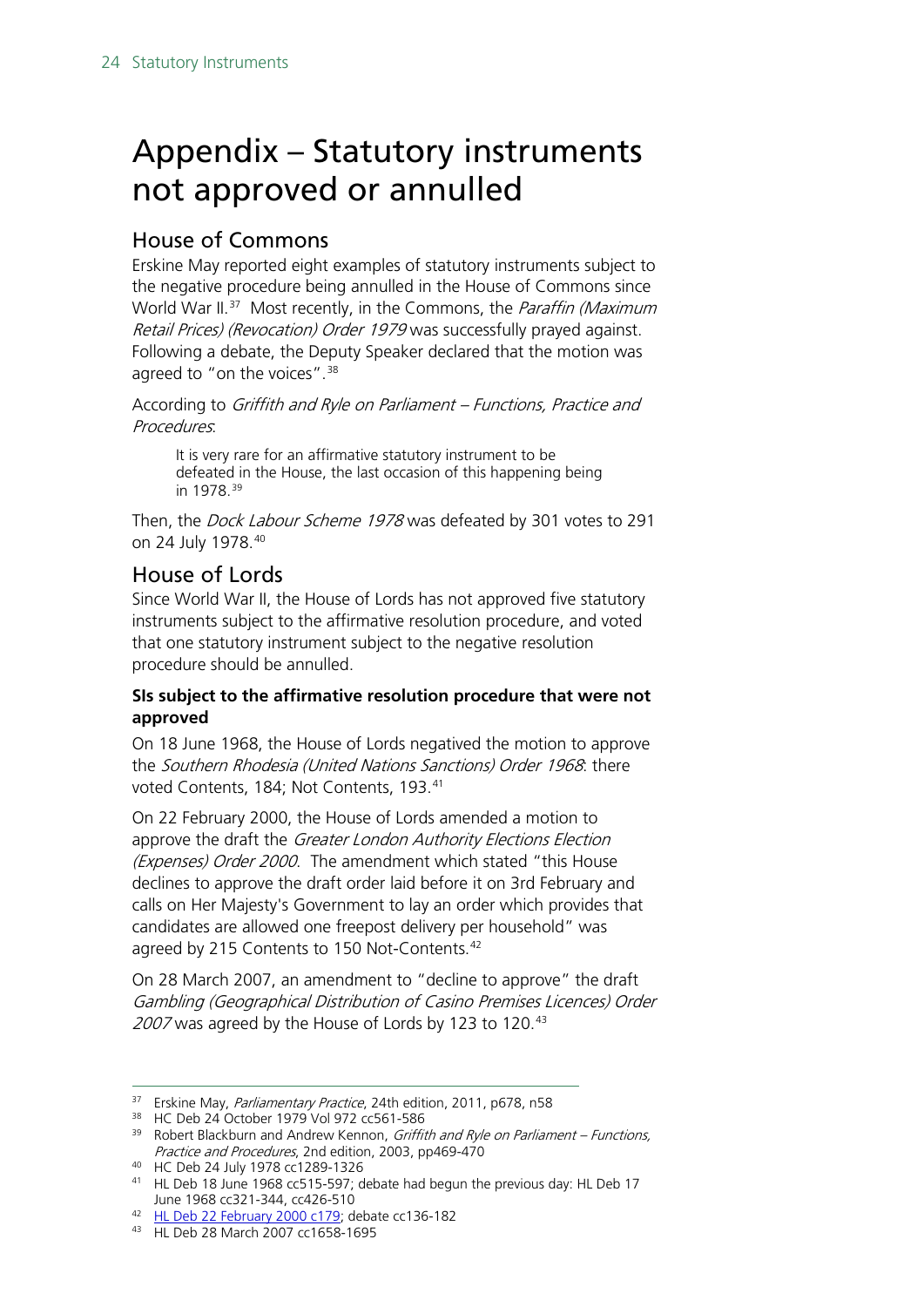On 3 December 2012, the draft Legal Aid, Sentencing and Punishment of Offenders Act 2012 (Amendment of Schedule 1) Order 2012 was not approved. An amendment that "this House declines to approve the draft Order  $\ldots$ " was agreed to: Contents – 201; Not-Contents – 191. $44$ 

On 26 October 2015 the House of Lords passed two separate amendments to the Government's motions to approve a statutory instrument to implement their policy on tax credits. The two amendments passed to the motion to approve the Tax Credits (Income Thresholds and Determination of Rates) (Amendment) Regulations 2015 were as follows:

- An amendment tabled by Baroness Meacher that the House declined to consider the draft regulations "until the Government lay a report before the House, detailing their response to the analysis of the draft regulations by the Institute for Fiscal Studies, and considering possible mitigating action" was passed by 307 to 277.
- An amendment moved by Baroness Hollis of Heigham that the House declined to consider the draft Regulations unless transitional arrangements were put in place for three years and that a report was made in response to the IFS analysis was also passed by 289 to 272.[45](#page-24-1)

#### **SIs subject to the negative resolution procedure that the House of Lords resolved should be annulled**

On 22 February 2000, the House of Lords agreed a motion to annul the Greater London Authority Elections Rules (SI 2000/208) by 206 contents to 143 Not-Contents.<sup>46</sup>

 <sup>44</sup> HL Deb 3 December 2012 cc489-494

<span id="page-24-2"></span><span id="page-24-1"></span><span id="page-24-0"></span><sup>45</sup> [HL Deb 25 October 2015 cc976-1042](http://www.publications.parliament.uk/pa/ld201516/ldhansrd/text/151026-0001.htm#1510269000354)

<sup>46</sup> [HL Deb 22 February 2000 cc182-184](http://www.publications.parliament.uk/pa/ld199900/ldhansrd/vo000222/text/00222-14.htm#00222-14_head0)